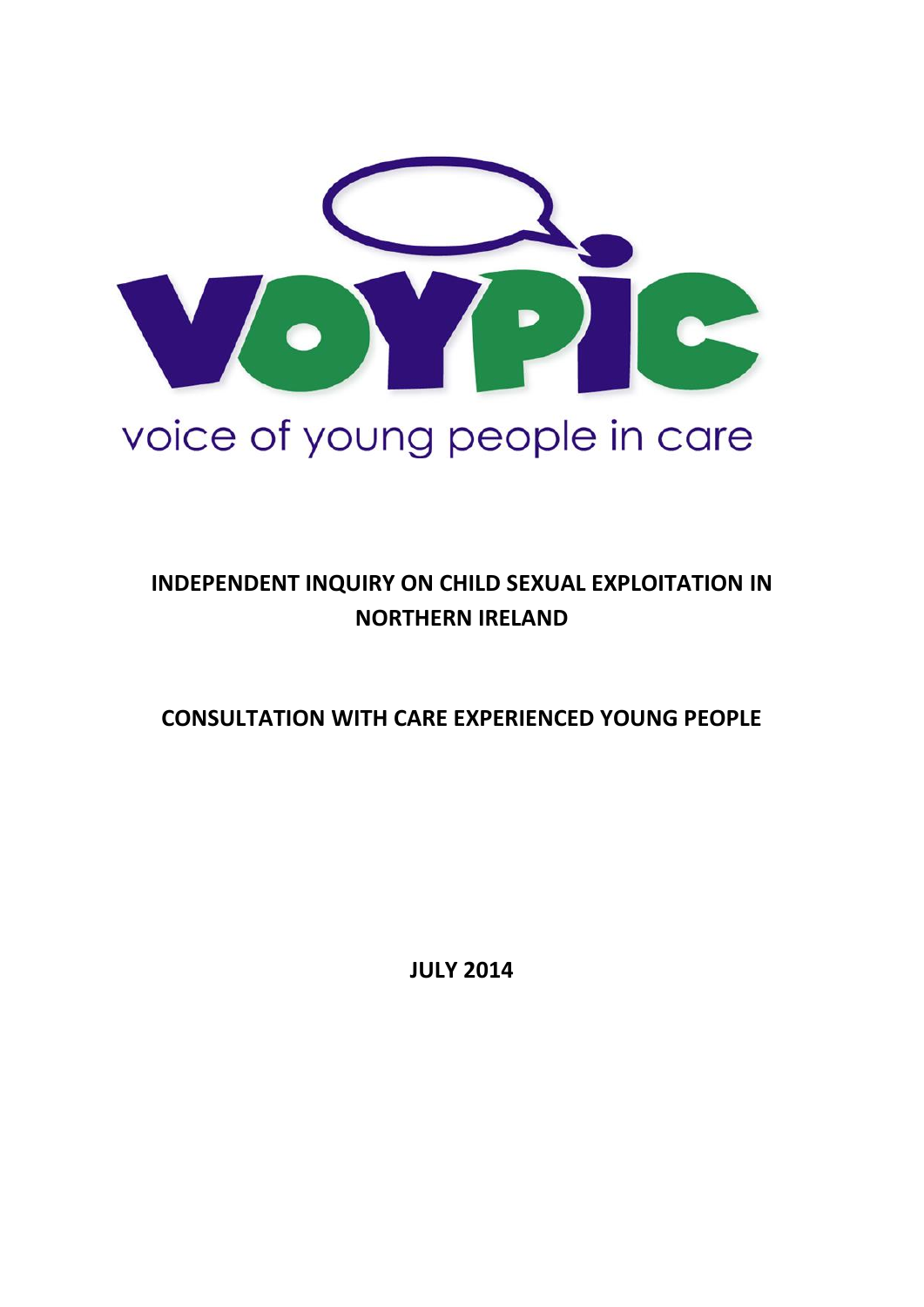#### **BACKGROUND**

Children and young people in care should grow up in safe, stable, peaceful placements and be protected from harm and exploitation. Local research by Barnardo's in 2011 and a report by the Children's Commissioner in England in 2012 acknowledged that while there is risk across the youth population, children in care, especially those in residential care, are at greater risk of sexual exploitation. In particular, children and young people who run away from residential placements or children's homes are at greatest risk of being exploited.

In 2013, serious concerns were raised about a number of young people in care going missing and that they were being sexually exploited. In response, the Minister for Health, Social Services and Public Safety, Edwin Poots MLA directed the SBNI to carry out a thematic review to look at how agencies helped and looked after this specific group of young people. The review will examine the effectiveness of safeguarding arrangements.

In addition to this, the Minister launched an independent inquiry into child sexual exploitation (CSE) in Northern Ireland led by Kathleen Marshall and supported by the Regulation and Quality Improvement Authority (RQIA), the Criminal Justice Inspectorate (CJI) and The Education and Training Inspectorate (ETI). This inquiry seeks to establish the nature and scale of child sexual exploitation not only in the looked after population but across Northern Ireland.

To inform the independent inquiry, VOYPIC agreed to gather the views of care experienced young people. To capture the diversity and experience of children and young people, we used our visiting advocacy service in children's homes as well as a series of workshops in Health and Social Care Trusts (HSCT).

2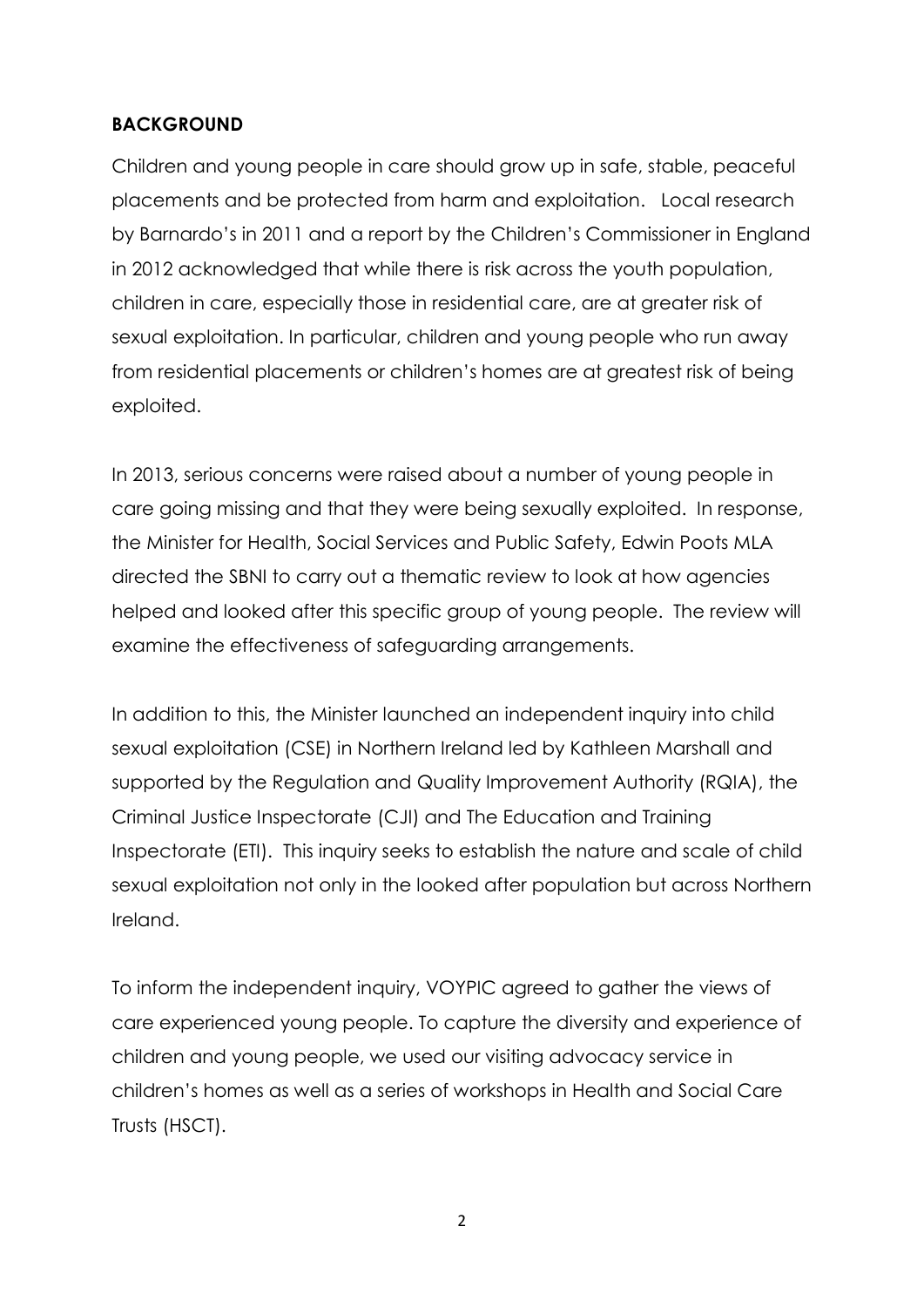## **Process of engagement**

In March 2014 VOYPIC met with RQIA to agree a schedule and process for consultation with children and young people. VOYPIC area managers liaised with representatives from each Trust to agree young people's engagement across all five HSCTs.

Young people were supported to participate in a number of ways including at Trust wide workshops, during visiting advocacy sessions in children's homes or through questionnaires. The mechanism used for engagement was based on the individual needs and circumstances of each young person.

VOYPIC set up an internal working group with practitioners to design the group work session for young people. The group work plan was shared with each Trust representative and relevant residential staff and managers. To promote the workshops, VOYPIC designed a flyer to share with young people, their parents and carers.

During the course of the consultation if young people raised any issues of concern, VOYPIC followed child protection policies and procedures and liaised with Trust representatives to agree appropriate action**.** 

#### **Key messages**

We consulted with 55 young people aged 12 and over in all five HSCTs during visiting advocacy sessions, at community based workshops and using individual questionnaires. The following key issues emerged:

#### **1. Language and terminology**

While the majority of young people recognised the term "child sexual exploitation" and/or CSE they were confused about its meaning. Some young people saw it as part of a spectrum or continuum of criminal behaviour and sexual abuse.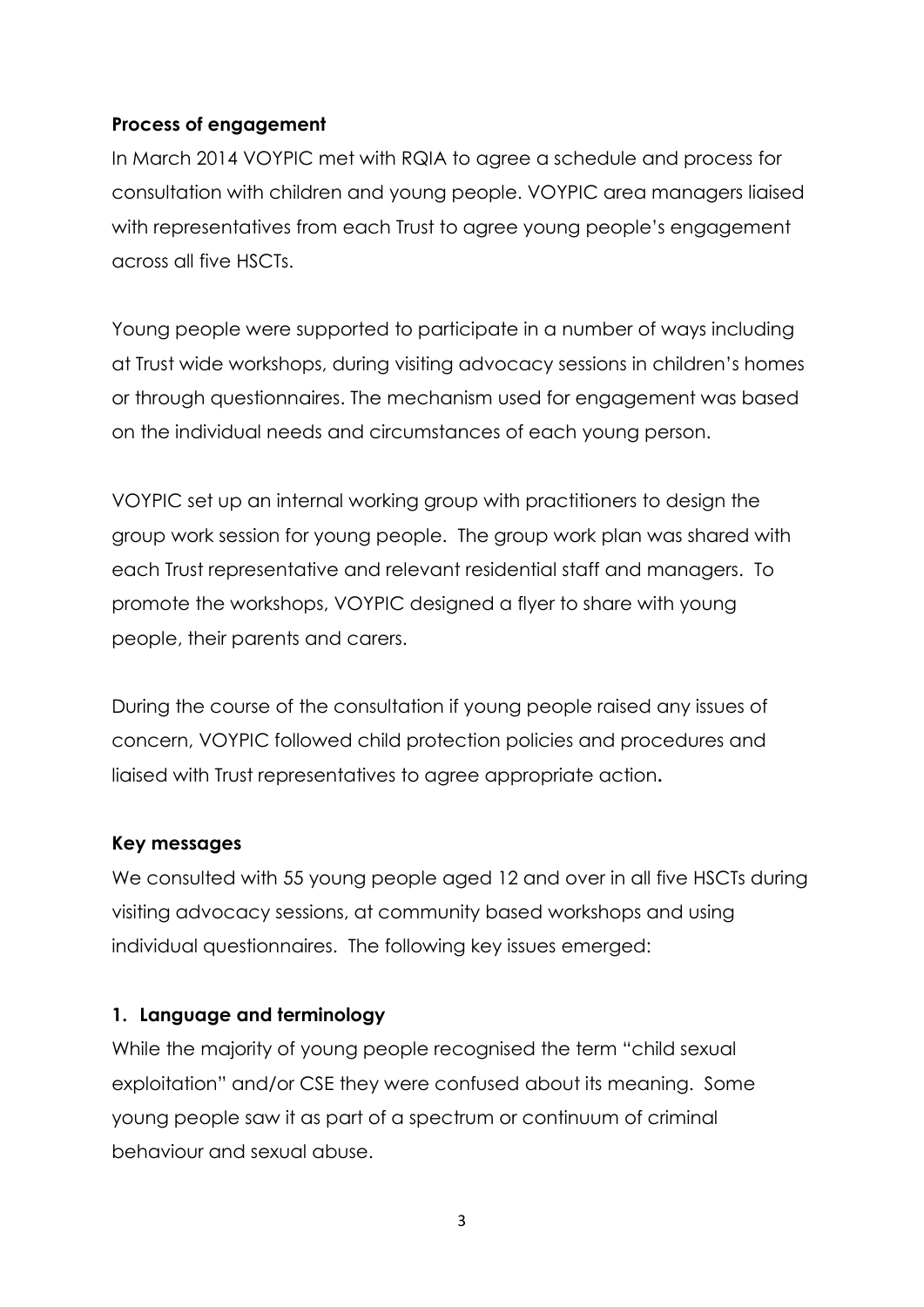Using the word "child" and "sexual" together seems to make some young people uncomfortable. The use of "child" also enables some young people to dissociate themselves as they do not consider themselves as children even though they are under 16. Young people suggested that the term CSE should be reviewed and changed.

# **2. Real understanding**

While the majority of young people recognised the term CSE, there was not an accurate understanding of what it is. For many it was associated with other criminal and/or sexual behaviour but still understood as child abuse. It was also associated with the Historical Institutional Abuse Inquiry (HIAI) as well as Operation Yewtree and other high profile criminal investigations. While young people may know what CSE is, and how to keep safe on a day to day basis, they do not fully understand the nature and process of exploitation. They do not recognise how they personally could be vulnerable to being exploited over time.

# **3. The party scene**

We heard about the party scene and its link to CSE. All young people identified drugs and alcohol as a feature of this scene and how it is used to build trust, friendship and dependence leading to vulnerability. Peer pressure and not wanting to "lose status" at the party scene also feature. Local party venues are widely known amongst young people.

# **4. Information and resources**

Many young people recognised the materials and leaflets published by the SBNI but there was a low level of knowledge about what they contain.

Young people said that the focus for both information and media spotlight is often on the victim of exploitation rather than the perpetrator or alleged perpetrator. Key messages or campaigns about CSE should highlight its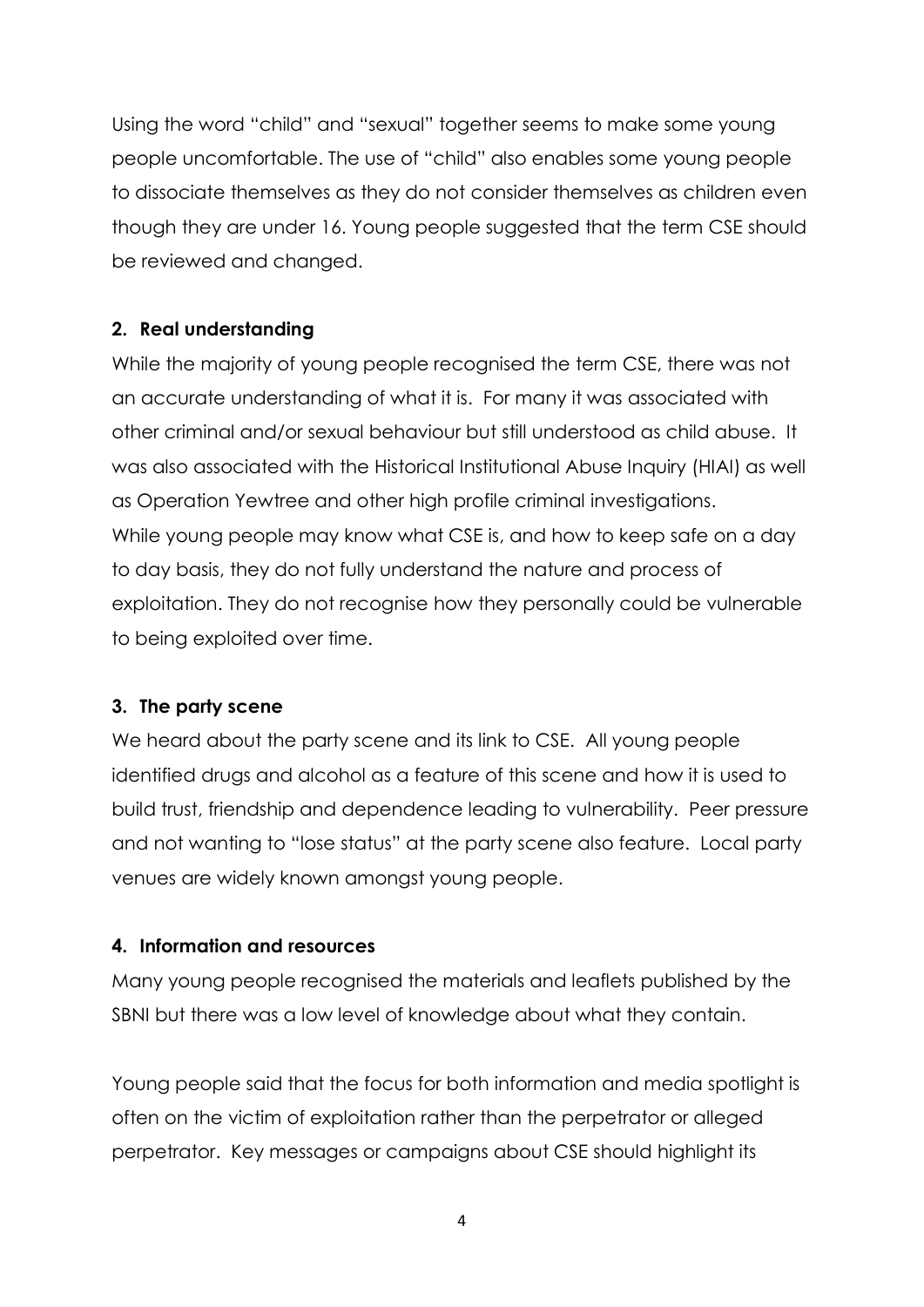criminality and warn those who would take advantage of vulnerable young people that they will be pursued and prosecuted.

# **5. Interventions and responses to incidents and risks**

From the young people's perspective there was a strong sense of "overreaction" by carers and those in authority which led to their frustration. Similarly, there was a strong perception of different responses to the issue depending on a child's placement. They also perceived a different response to young people in care and their peers in the community.

We gathered plenty of ideas about more measured responses and the importance of relationships and building trust over time.

# **6. Support for supporters**

We heard views on how foster carers and support workers (especially those in children's homes) are prepared, able and supported to respond and intervene.

Young people have strong ideas about what training is required, and about the need for clear guidance and understanding of roles, responsibilities and levels of authority.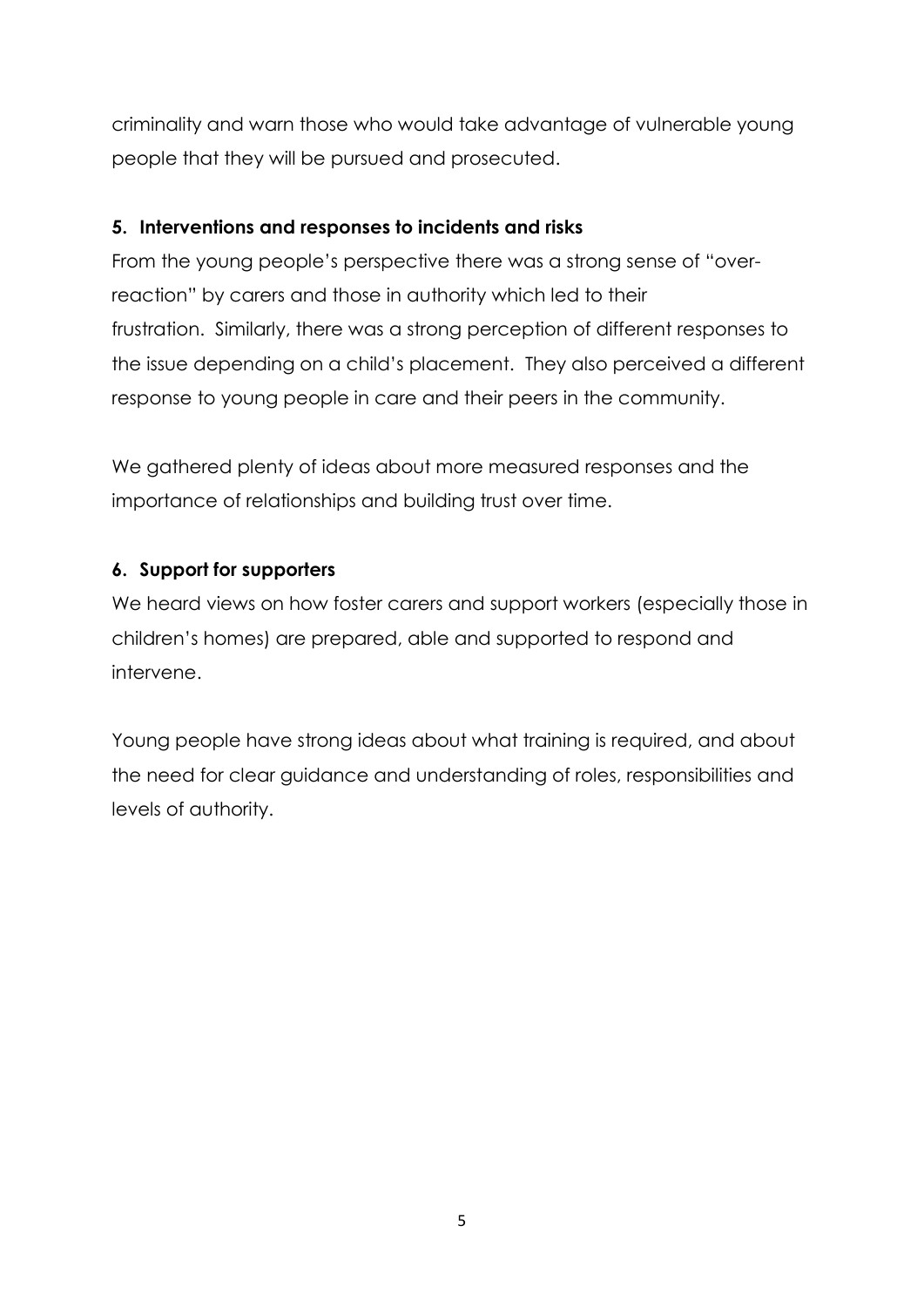# **CONSULTATION WITH CARE EXPERIENCED YOUNG PEOPLE**

## **Who did we hear from?**

We held six community workshops in local HSCTs as well as workshops in four children's home and two workshops in the Lakewood Centre (the regional secure accommodation unit)**.** Five young people completed individual questionnaires.

Overall, we consulted **55** children and young people, aged 12 to 25, from the five HSCTs.

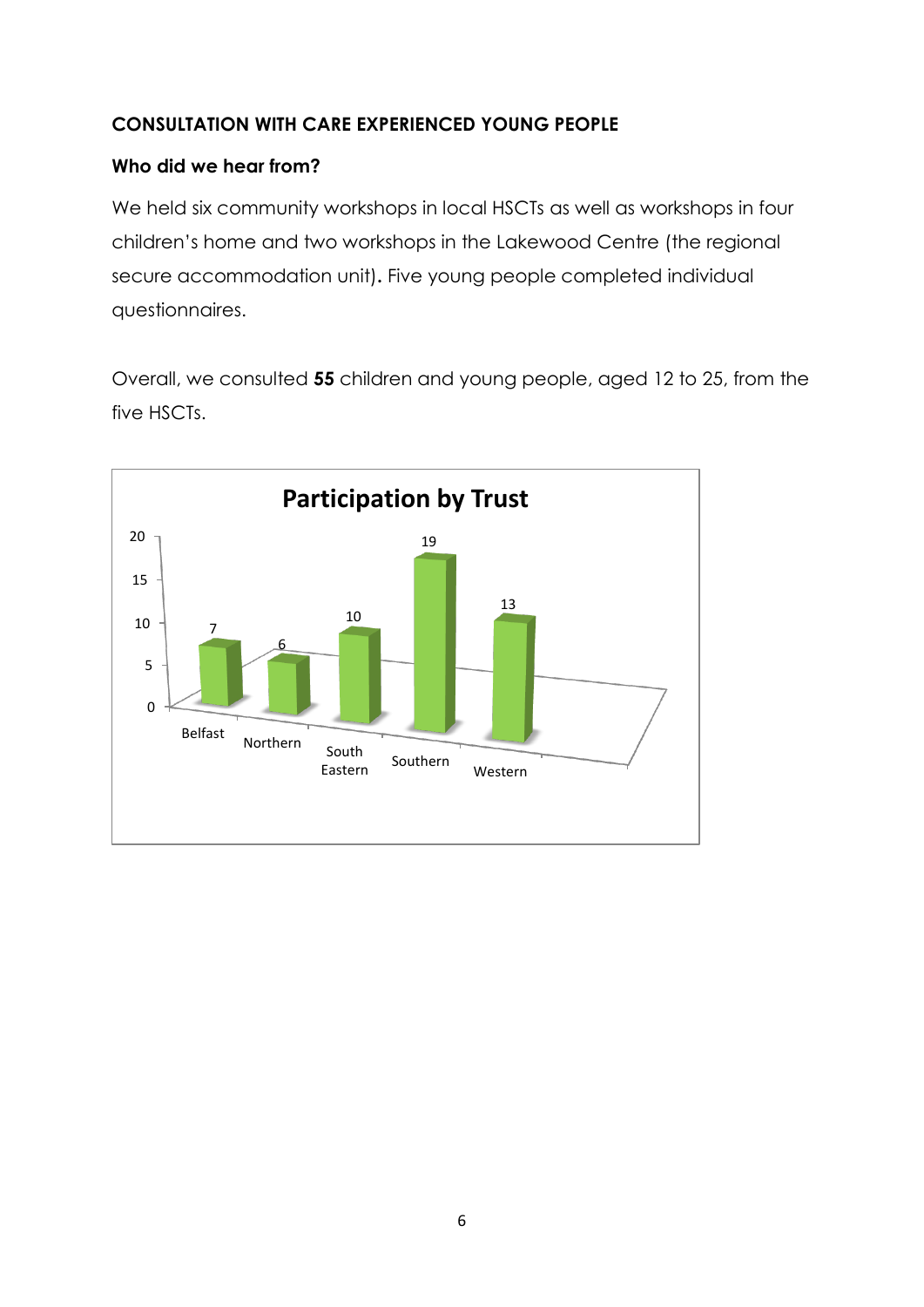

Nineteen participants (35%) were living in children's homes including nine in the Lakewood Centre. A total of 10 young people were living in non-relative foster and kinship foster care.

Twenty four (44%) of our consultation group were living independently reflecting the high number aged over 16 with only two care leavers living at home with birth family.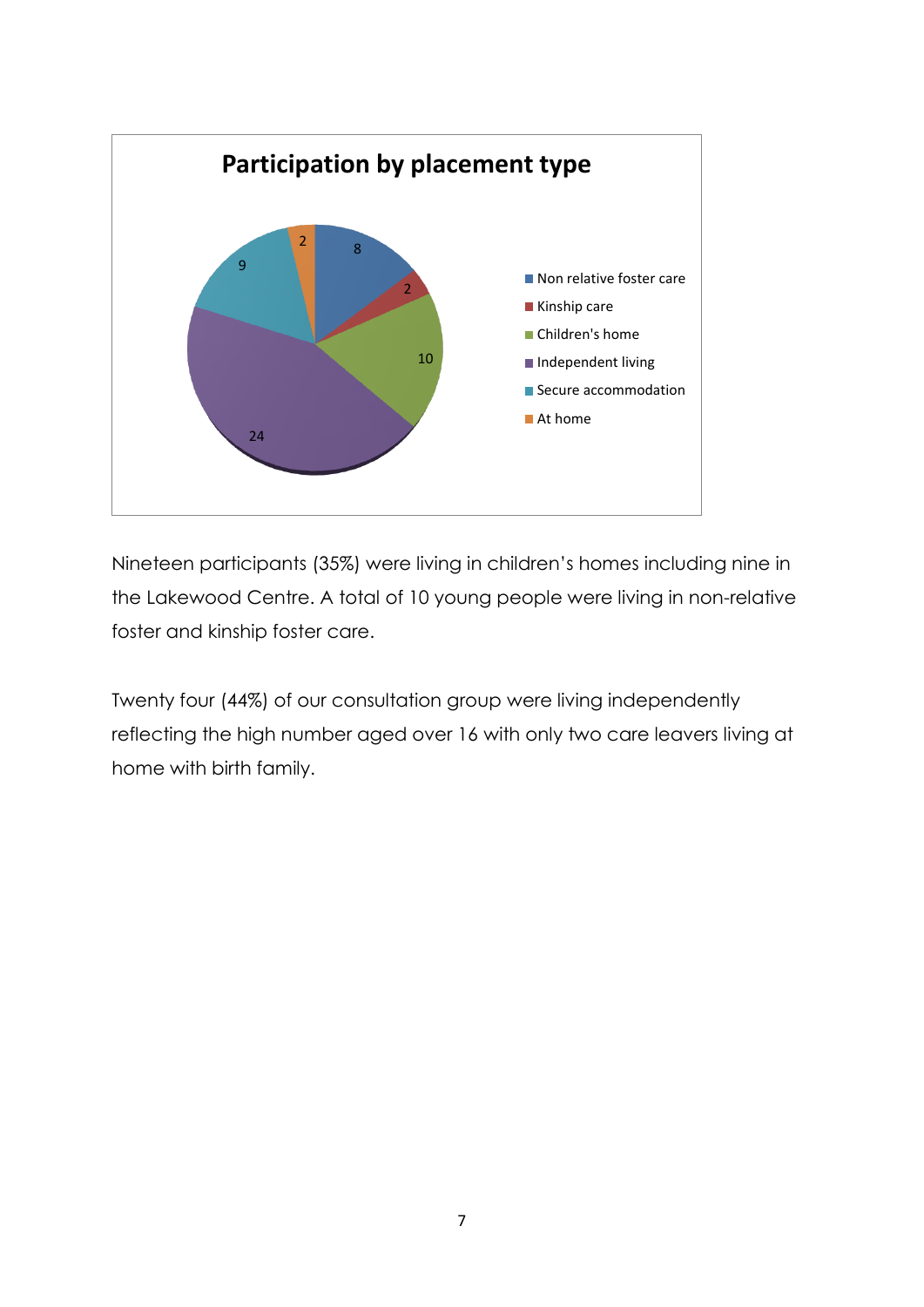

The majority (80%) of the group were aged over 16 and 20% are aged 12 to15.



More girls than boys took part in the workshops with almost two thirds (62%) female. This is not representative of the overall population of over 16s in the looked after population where there are slightly more males (51%) than females (49%) (Delegated Statutory Functions (Including Corporate Parenting Report) Statistical Report 31st March 2013)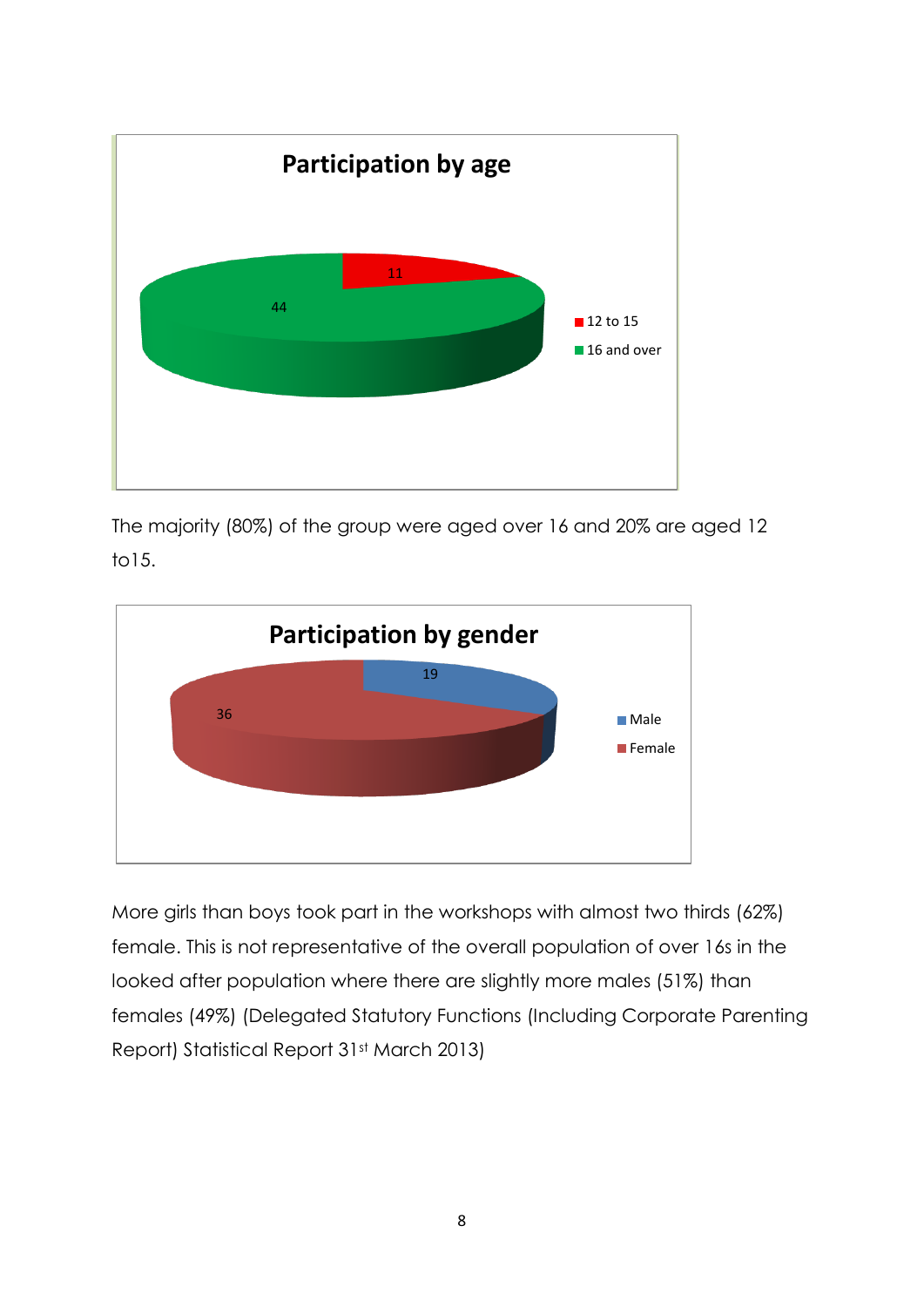## **Individual consultation**

Our local teams also invited young people to participate on an individual basis using a questionnaire. A total of five questionnaires were completed in the Southern, South Eastern and Western HSCTs.

## **What did we talk about?**

We based the workshops and questionnaire on the terms of reference of the independent inquiry. Workshops were designed to make sure children and young people had the chance to tell us about their views and opinions on child sexual exploitation.

In particular young people were asked to comment on and discuss:

- Their understanding of child sexual exploitation (CSE)
- Where or from whom they learned about CSE
- The ways in which a young person can be taken advantage of
- The effectiveness of current safeguarding and protection arrangements
- Measures being taken to prevent and respond to risks and CSE
- Recommendations to prevent and respond to risk and CSE

The workshops also explored how young people are kept safe, what things are in place to keep them safe, if these are working and if there something else that could be done to make life safer for children and young people.

This report reflects the different themes and the range of questions at the workshops.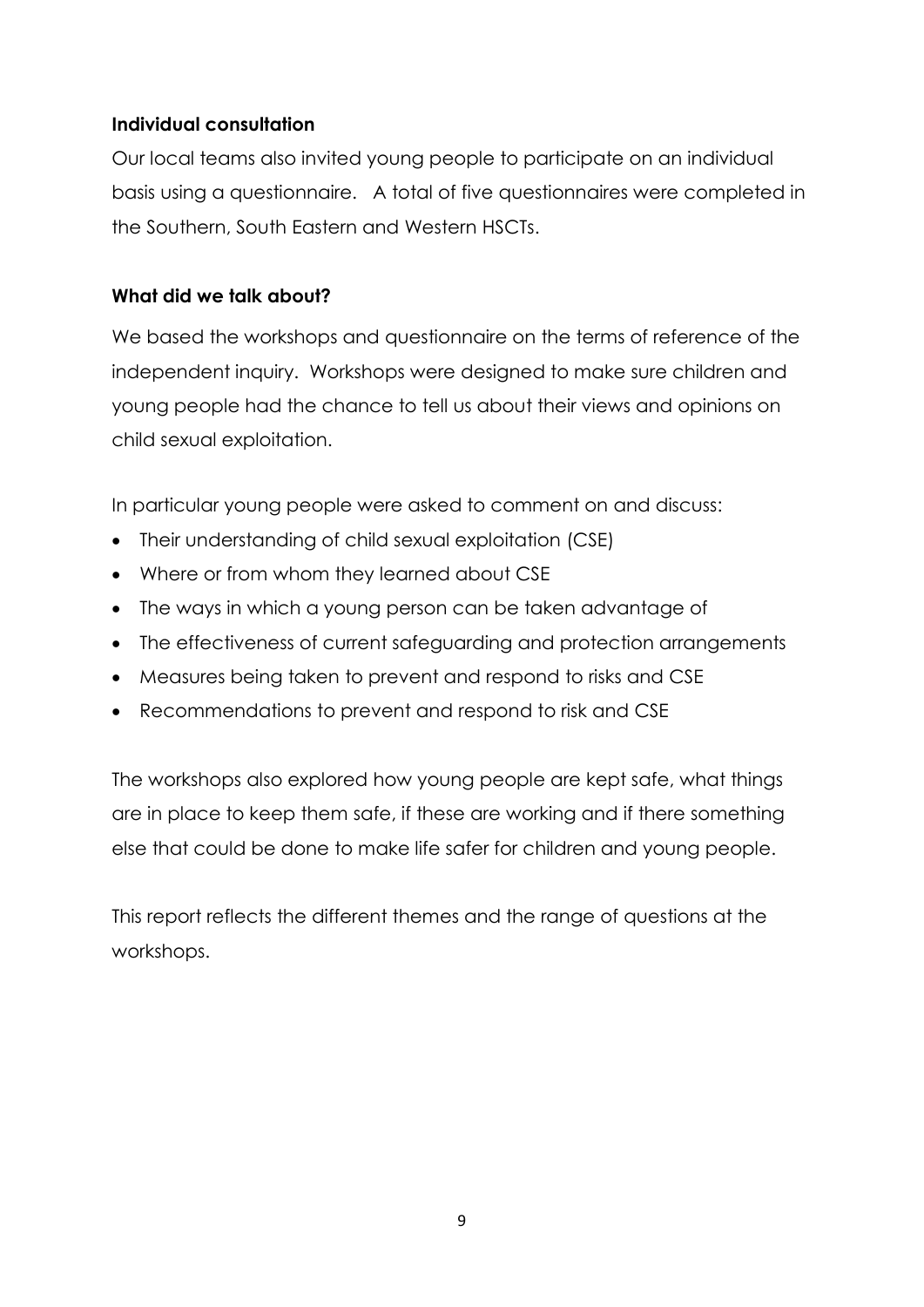#### **Language, Terminology and Understanding**

Young people talked about the term child sexual exploitation and what they thought it meant. There is familiarity but a lack of clear understanding and some degree of naivety.

The majority (45/82%) of the young people said they had heard the term "CSE" and the majority (45/82%) also said that they knew what the term meant. There was also some vagueness about the term and its meaning.

*"Heard about it but don't know about it" "Sounds familiar"*

Participants identified different sources when asked where they found out about CSE. The majority reported that they heard about it through the media. Others also cited their connection with organisations such as Include Youth, NSPCC, VOYPIC and Women's Aid as the source of their knowledge and insight. They talked about attending group sessions on keeping safe and CSE as part of various personal development programmes.

#### **What am I? A child or young person?**

Young people raised several issues when talking about the term child sexual exploitation or CSE. Firstly they reflected a difficulty with the term child sexual exploitation, in particular with the use of the word "child" alongside the term "sexual". This seemed to make some young people uncomfortable. Using "child" also enabled some young people to dissociate themselves as they did not consider themselves as children despite their age.

*"A child is an eight year-old - maybe it should just be called sexual exploitation"*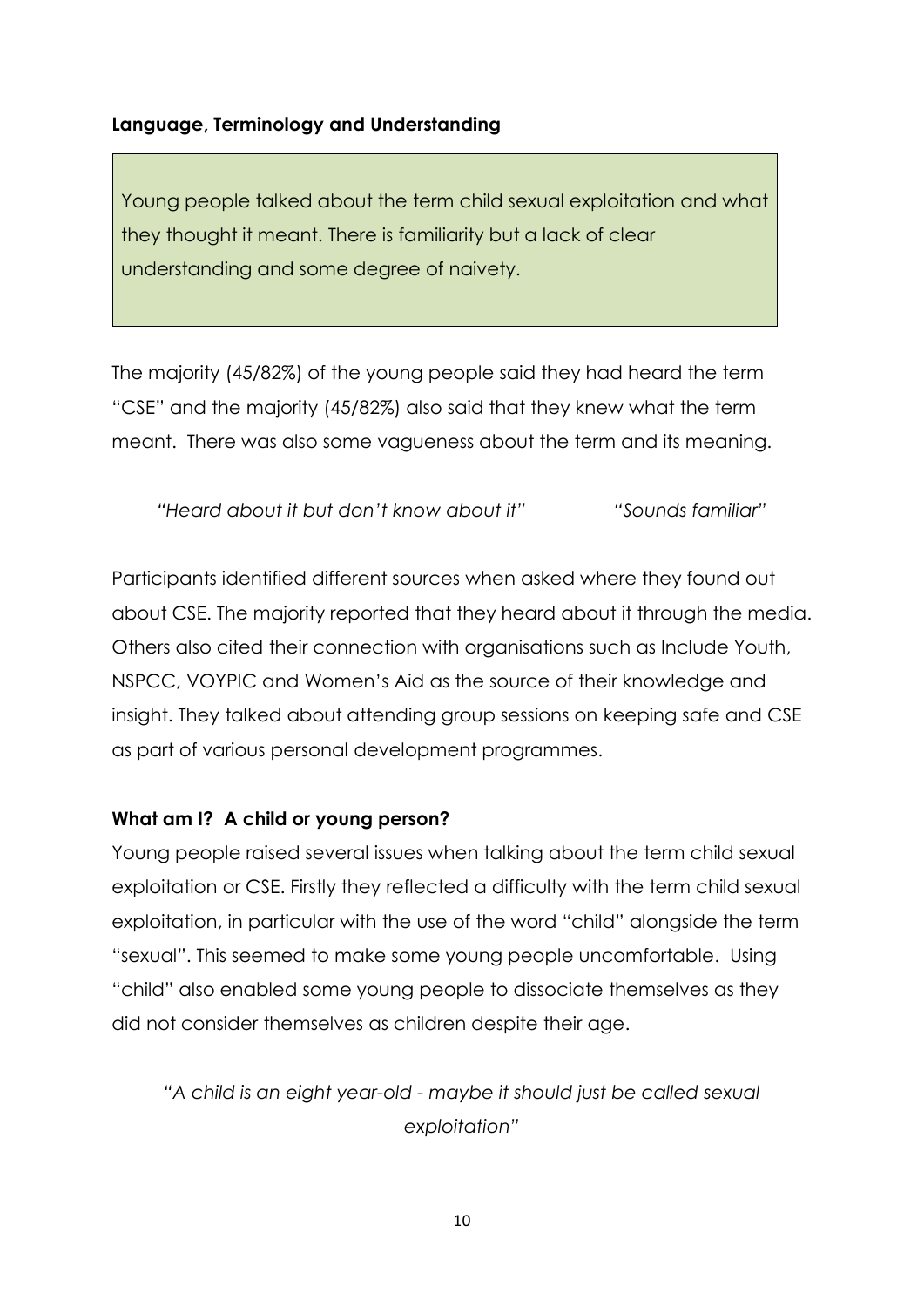Some participants felt that the term child sexual exploitation was about "*really young children being abused".*

'*The word "child" and "sexual" shouldn't go together"*

# **What do you REALLY understand?**

Although the majority of young people were familiar with and recognised the term CSE, when they were asked to define it there was a level of confusion, vagueness and naivety.

For the majority of young people there was a lack of understanding about if or how CSE is distinguished from child abuse or other sexual offences. Some young people associated CSE with other inquiries reflected in the media such as the Historical Institutional Abuse Inquiry. Others talked about CSE in the context of Operation Yewtree, Jimmy Saville, paedophiles and human trafficking**.** 

*"Children being sexually abused"*

One young person linked CSE with the current media coverage about young schools girls kidnapped from their school in Nigeria.

Media coverage of sexual abuse and criminal activity seems to play a large part in young people's awareness of CSE. It may also lead to some confusion and association with other types of sexual abuse and criminal behaviour.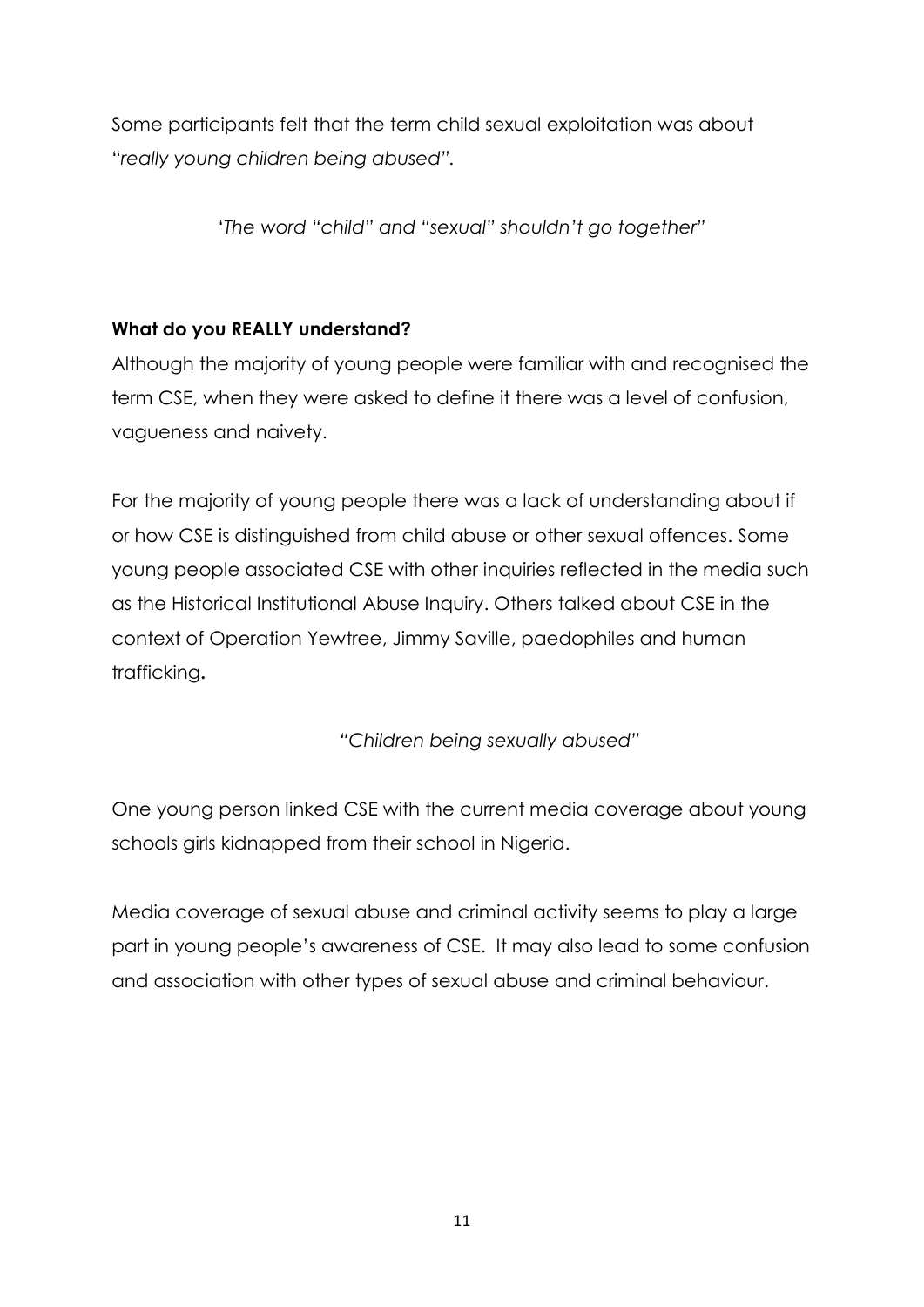The majority of young people referenced the news and feature coverage of CSE in Northern Ireland in 2013 and how this was the first time they had heard the term CSE. Others discussed media coverage and disclosures by people who were abused as children. One young person recalled a storyline in EastEnders soap opera which focused on sexual exploitation.

The power of TV and other media is clear when considering ways of raising awareness or information campaigns but also raises the challenge of how to communicate clearly to ensure comprehensive understanding.

A group of young people who live in foster care said that their foster carers had talked to them about child sexual exploitation and how to stay safe. They described CSE like this:

*"A form of abuse" "Touching kids inappropriately"*

*"Exploiting physical and sexual health"*

*"Older men taking advantage of young girls"*

Although there was some lack of understanding, a small number of young people were able to identify elements of CSE such as the grooming process, being forced into sexual acts in exchange for something and the prevalence of drugs and alcohol as part of the process.

*"Male/female buying or grooming for sexual intentions"*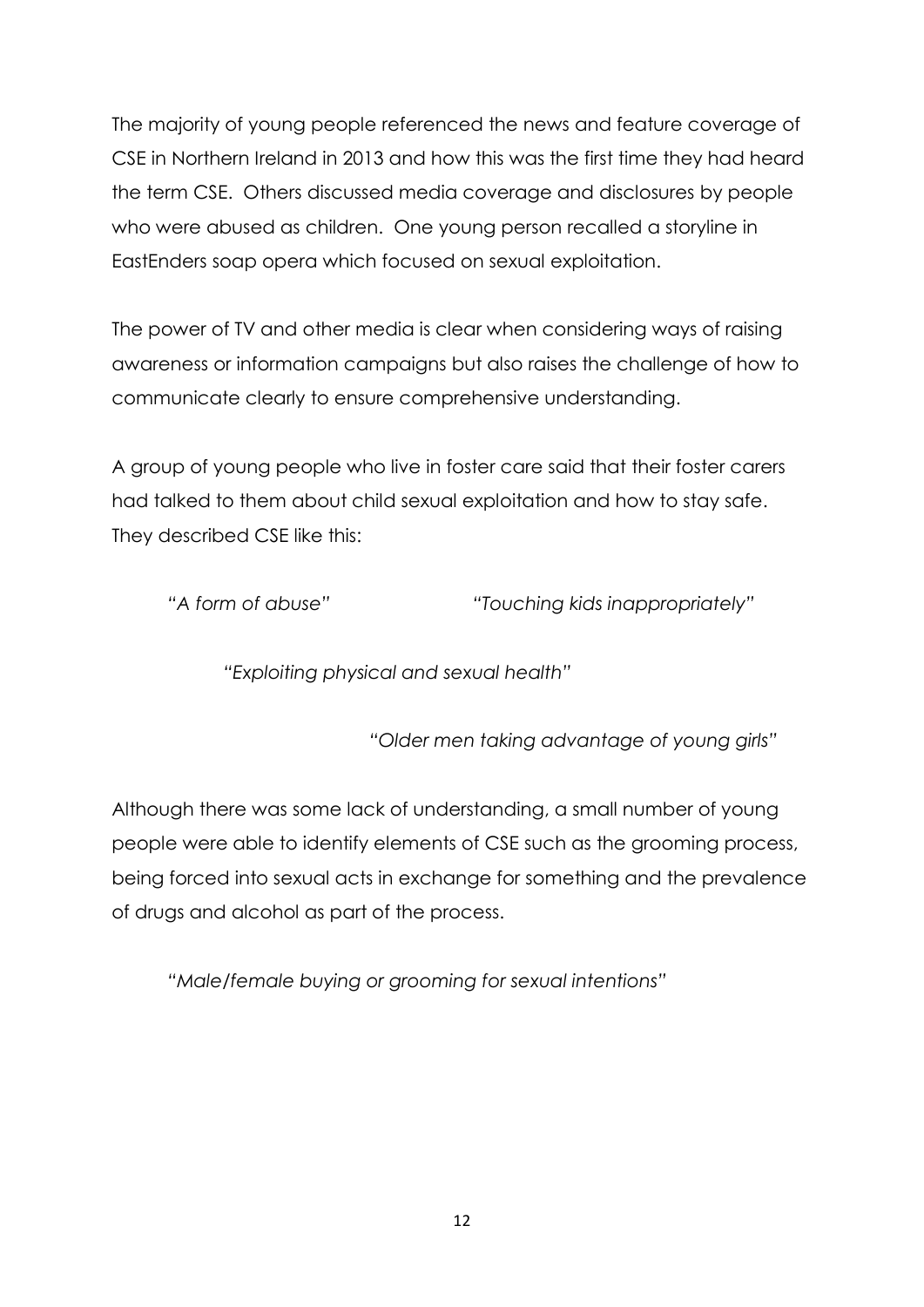Compared to this was a keen understanding of how young people might keep themselves safe in acute circumstances, for example, not walking home alone, "*keeping your phone handy*" and not drinking too much. There was, worryingly, little insight into ways to recognise exploitative relationships.

In essence, young people know what steps to take to help prevent a sudden, sexual assault but did not know how to recognise or prevent sexually exploitative relationships.

Although they did not identify as potential victims of CSE, some young people talked about occasions when they had heard about it happening to other young people. Two young men said they had heard of young girls being taken advantage of by older men. They described how they would give them drugs to "*make them vulnerable*" and encourage them to go to parties and perform sexual acts in exchange for drugs.

Another insight reflected by some young people was how the focus for both information and media spotlight is often on the victim of exploitation rather than the perpetrator or alleged perpetrator. They said that messages about CSE should be about its criminality and warn perpetrators that they will be pursued and prosecuted.

*"There are no messages being promoted for the perpetrator - what is their message? It is all well and good that young people are being educated about CSE but the perpetrators will always find someone"*

13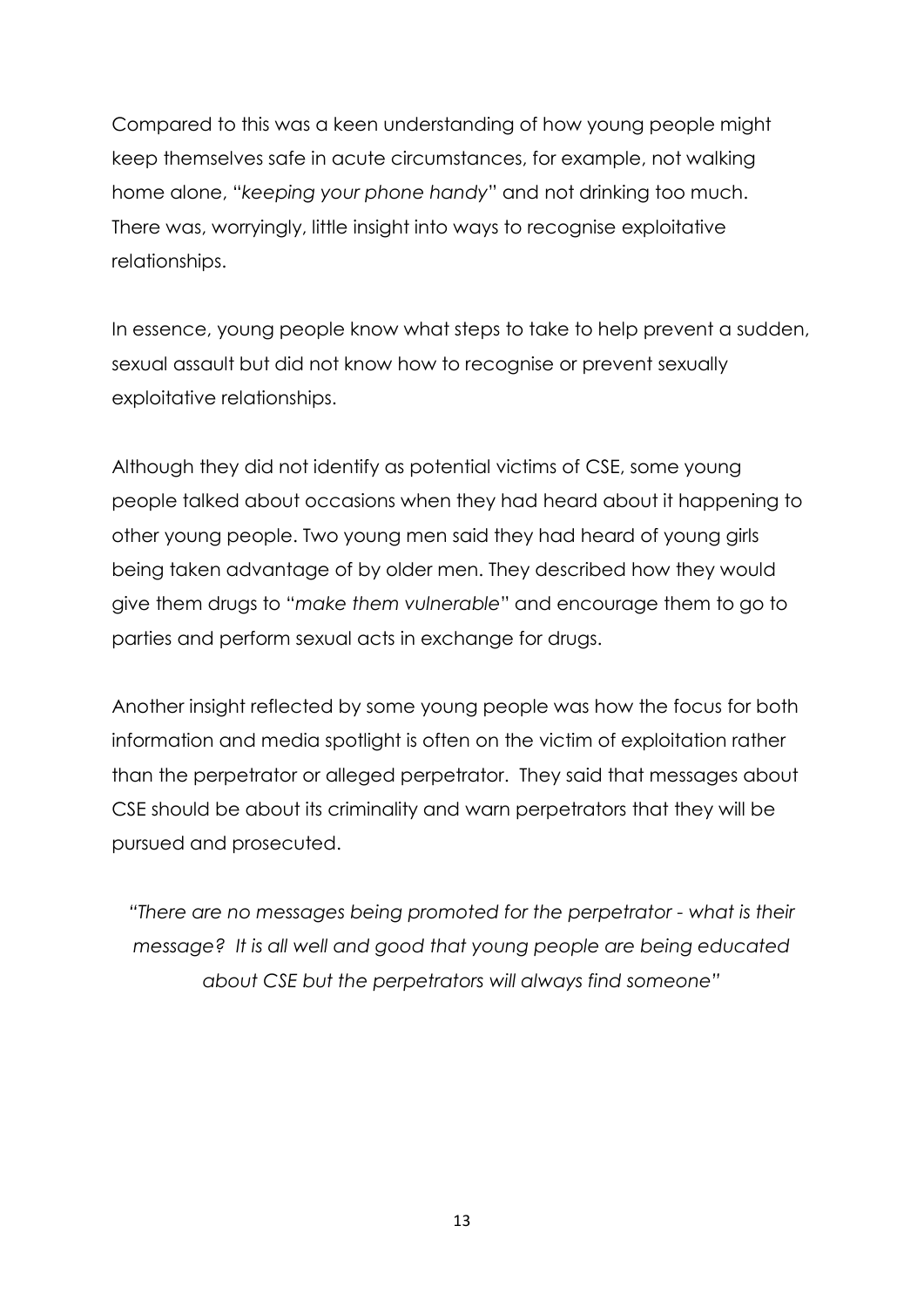#### **Party house and other scenes**

Young people know about the ways in which children and young people can be groomed and manipulated. They referred to incidents when they believed friends or acquaintances were exploited and what happens in the party houses and in other public places and spaces. They did not see themselves as potential victims.

The definition of CSE in the Barnardo's report *Not a World Away* is *"…befriend, groom and establish dependence, provide drugs and alcohol, bring to a party or introduce to a wider network of friends, sexually assault or coerce into sexual activity".*

The majority of young people had experience of going to party houses and talked about the prevalence of drugs and alcohol at these parties. . They described how drugs and alcohol are available for everyone and that they did not have to do anything in exchange for them.

*"…sometimes you bring your own but usually everyone shares and I don't have to do anything in exchange for them… just good times."*

Although some young people were engaging in drugs and alcohol at parties, they did not see this as risky behaviour or see how this may make them vulnerable. However, when we explored the issue of vulnerability, they recognised how drugs and alcohol can be used to sexually exploit young people and be used to make them "*more vulnerable".*

*"They give them drugs/alcohol and make them vulnerable - and get them high"*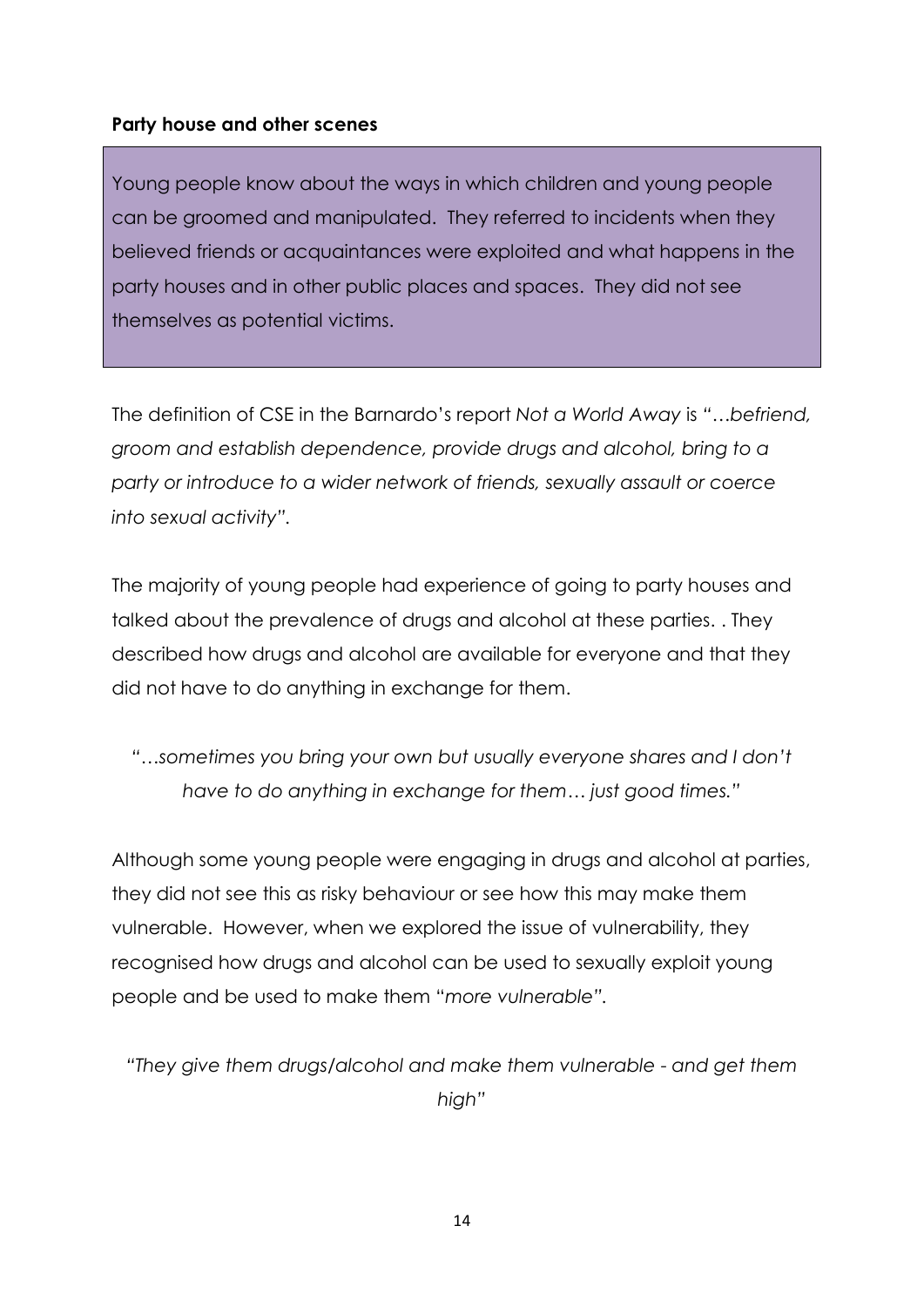*"If you are under the influence you are more likely to go to a party with people you don't know…"*

They described how a young person may be given "free" drugs and alcohol at the beginning, to gain their trust as a friend and then something is expected in exchange. They identified how a young person can be manipulated to engage in sexual activity in exchange for "free" drugs and alcohol. They recognised how this can lead to the young person becoming dependent on that person as a source to provide them with drugs and/or alcohol.

It is concerning that although some young people understand and recognise the risks involved with drugs and alcohol, they do not acknowledge their own vulnerability. They recognise the role of drugs and alcohol in child sexual exploitation but appear to separate this from their own experience and see them as:

*"Just having a good time"*

Peer pressure to attend parties and "fit in" was discussed and how this can lead to young people taking part in risky behaviour. Young people talked about how it can be difficult to get out of a situation they know is unsafe because they're feeling peer pressure and fear "*losing their status in the group*". What was described is when a young person has little or no support network; they will not want to lose whatever friends they think they do have.

In our consultation group, young people talked about how children and young people in care may be more vulnerable to peer pressure because they may feel more isolated than young people who are not in care. They also felt that young people in care "*just want someone to care about them*" and want to "*fit in".*

15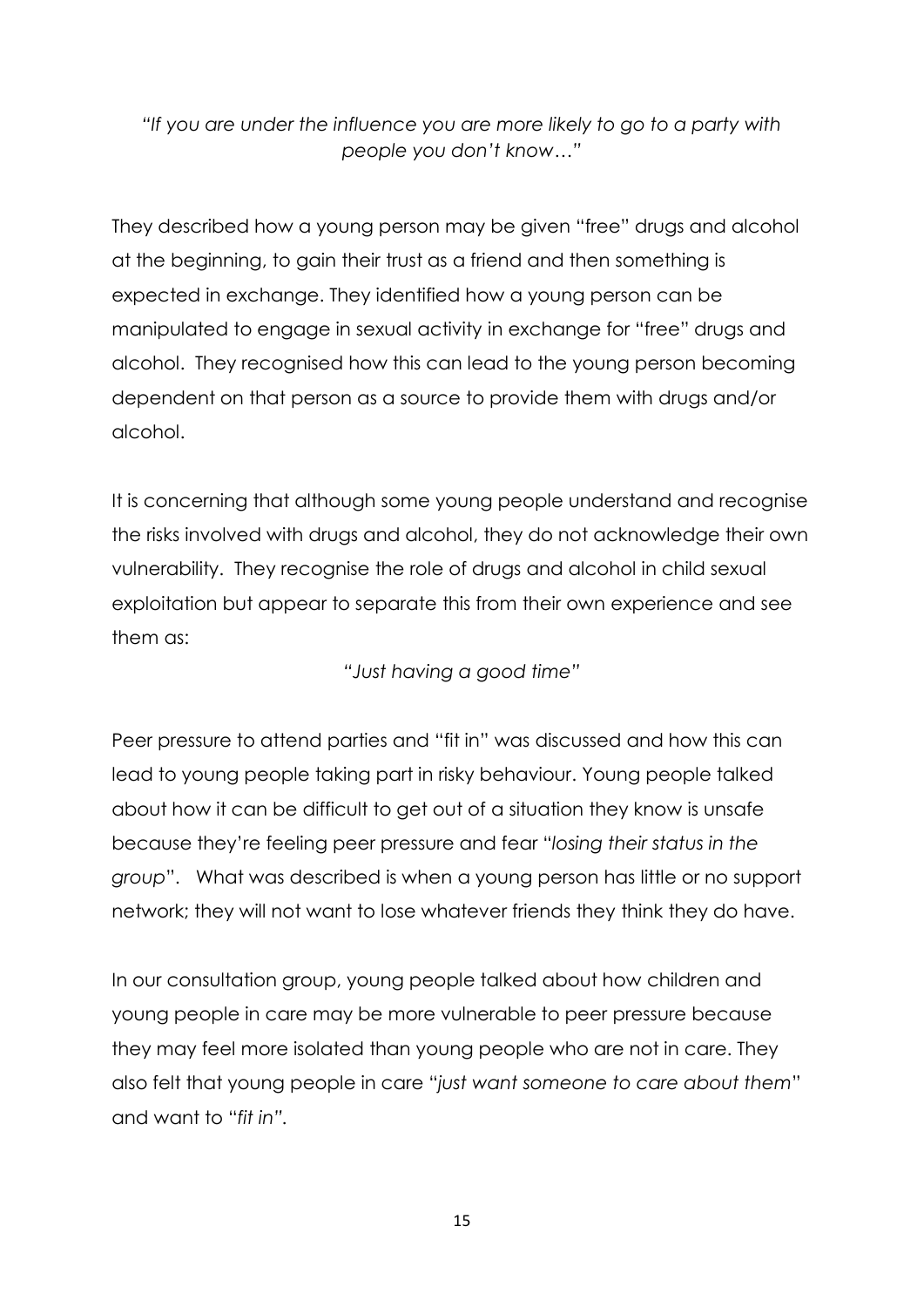There appeared to be widespread knowledge of where parties are being held. Young people discussed how widespread the "party culture" is and how there is always somewhere to go.

*"There are always parties going on and "everyone knows where they are"*

Other places and spaces were discussed as likely locations where young people are targeted. These include outside discos, at late night fast-food outlets and car parks where groups congregate especially when drinking or drunk.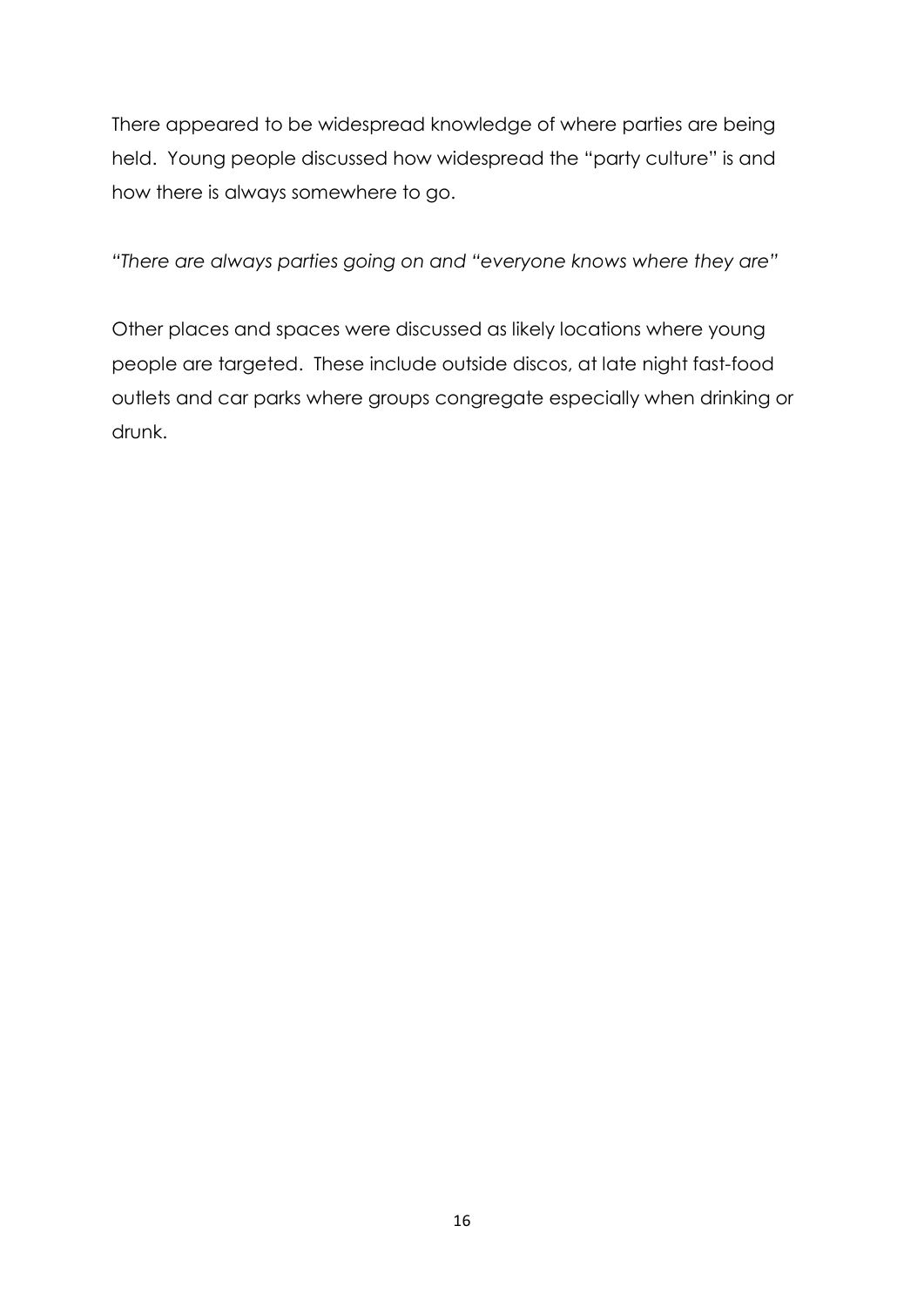# **The role of social media**

Mobile phones and social media are a way of advertising party venues. They may also be used by perpetrators and as part of grooming and abusing.

It was evident that mobile phones and social networking for example, Blackberry Messenger (BBM) are used to advertise and invite young people to parties. One young person also described how BBM is used as a way to find a lift home.

*"Some people broadcast on BBM for a lift when staff won't get you one"*

Worryingly, another young person described what can sometimes be asked for in exchange for a lift home:

*"Usually a boy pops up offering a lift for sexual favours"*

It is concerning that young people are not only being exposed to risks via social media but that they are also exposing themselves to dangerous situations, for example, advertising for lifts on BBM.

#### **Internet grooming and abuse**

Young people discussed the grooming process. They talked about how children and young people could be groomed via social networking. They talked about how easy it is for an older person to groom a young person through a social network site such as Facebook as they can lie about who they are and what age they are.

They described how the older person will befriend the young person and gain their trust over a period of time perhaps through buying them things and paying them attention.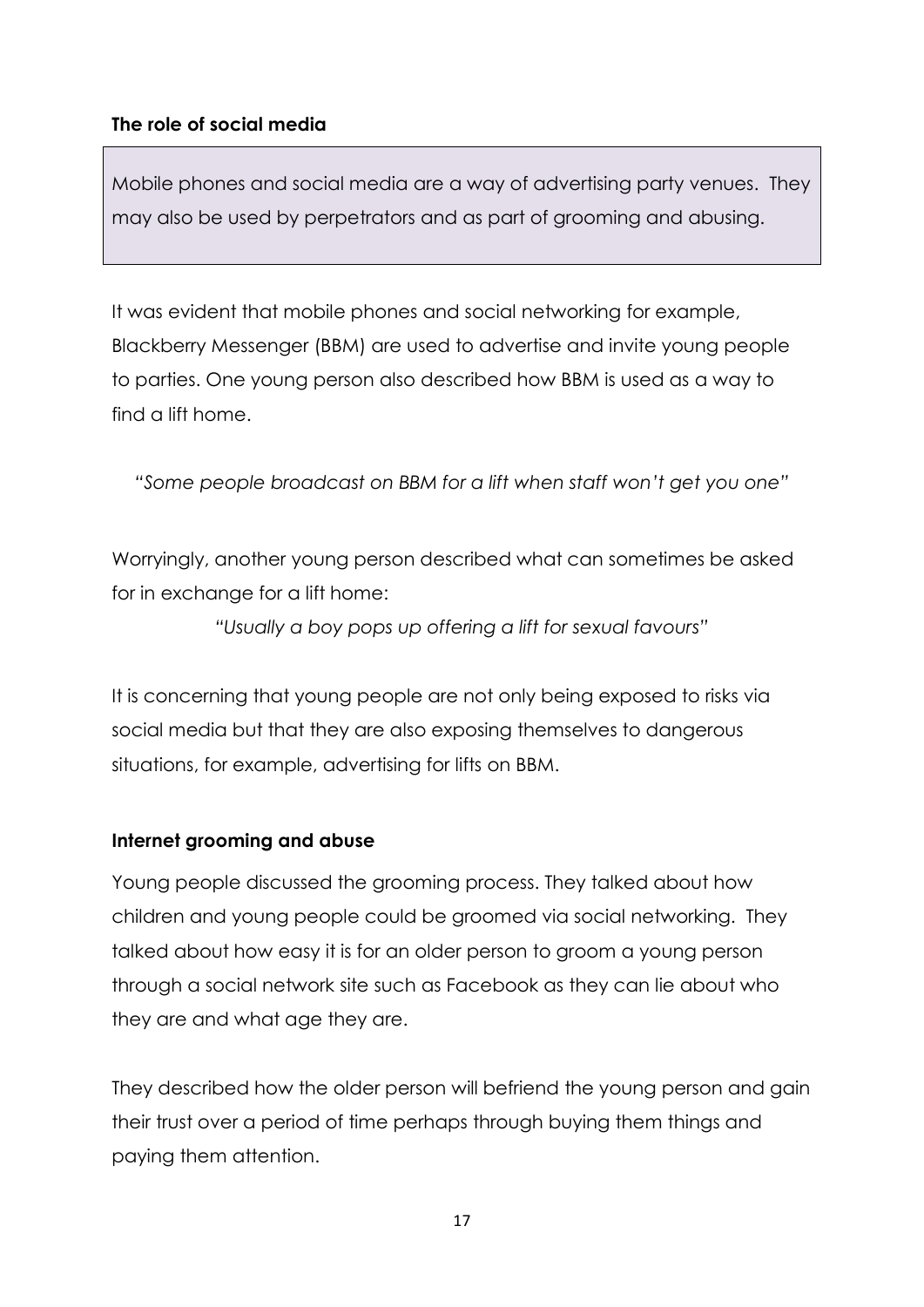There was also discussion about who and what type of person perpetrators target or "prey on". There was a general perception that a perpetrator is usually an older male in the community preying on younger females. Young people said they prey on people who are vulnerable and perhaps do not have many friends and try and become the "*perfect friend*" to the young person.

# **Explicit images**

Amongst the young people we talked to, there wasn't widespread experience or discussion of sexting or sending sexually explicit pictures. Only one group of young people in our consultation discussed their experience of sexting and how prevalent it is amongst young people in their school. They didn't appear to see this type of activity as unsafe or dangerous.

They said that they have had talks from the PSNI and from "Love for Life" to educate young people about making safe choices when it comes to relationships and sex.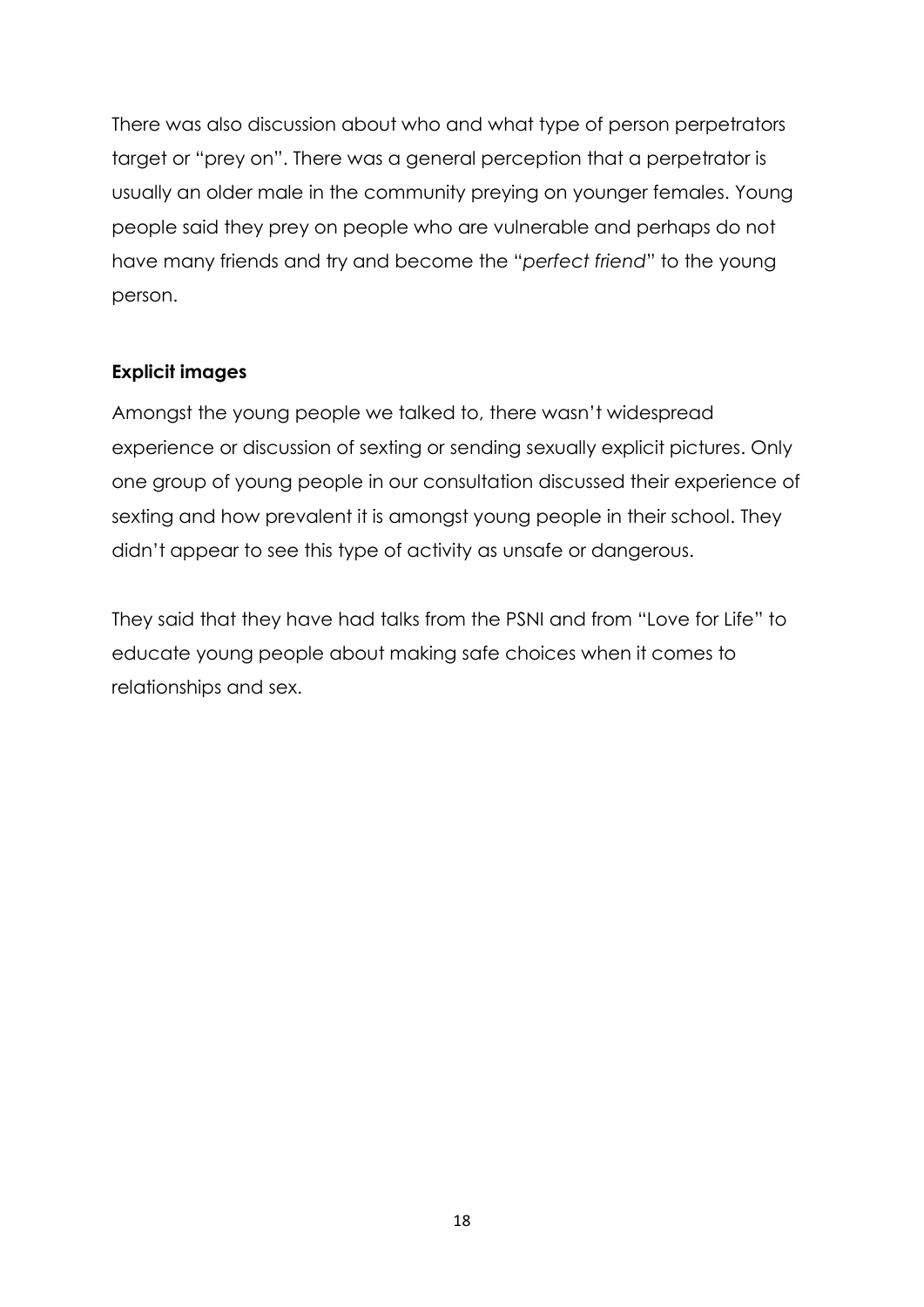## **Information and resources**

Young people recognised the SBNI materials on CSE – they had noticed them but did not think they were effective.

The majority of young people (32/58%) said they had seen the SBNI leaflets on CSE. 35%(19) of participants did not recognise the leaflets and 7% (4) said they *"didn't know"* if they had seen the leaflets*.*

Although the majority said they had seen the leaflets, very few reported having read or noted them.

*"Yes I have seen them but not interested in reading them"*

*"Just had a look"*

*"I have seen them in the hallway which is a good place to put them as we gather there but we have not read them"*

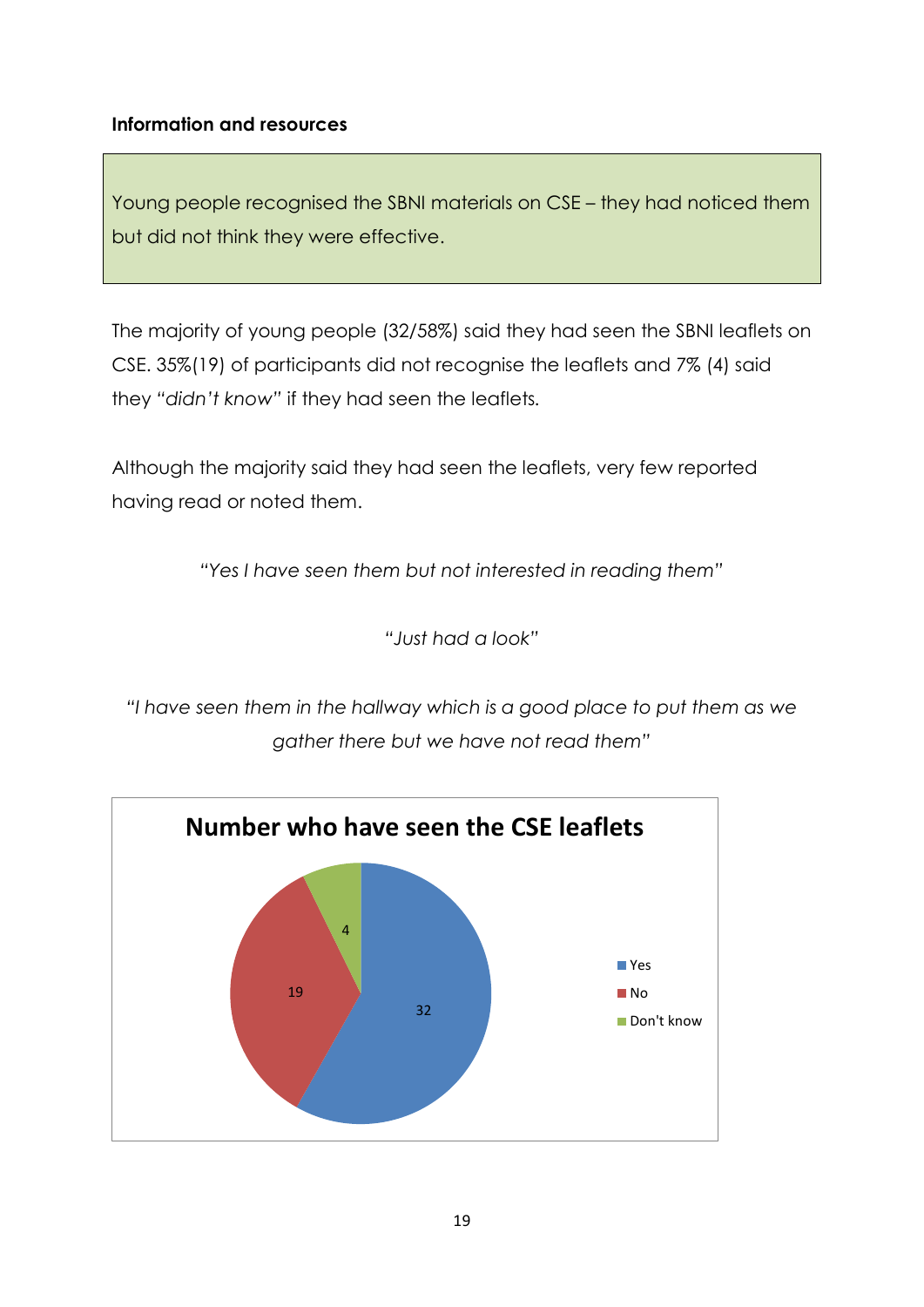When asked about where they have seen the leaflets there was a variety of responses such as GP surgery, PSNI stations, pharmacy, VOYPIC, community centres and children's homes. It's clear that the leaflets are being distributed widely across Northern Ireland and that young people are noticing them but not retaining the information or messages.

When asked why they did not read the leaflets they said:

"*I would only read it if I was bored, I would get curious and read it"*

*"You would be embarrassed to pick it up because of what it says on the front"*

Young people liked the design of the SBNI leaflets, in particular the size of the leaflet that folds out and also the use of "graffiti style" art. Although they liked the size of the leaflet that folds out they said that it is very busy and that the typeface is difficult to read.

*"Too many words - messages could be shorter…more visual"*

*"Exploitation" is a fancy word…some young people wouldn't know what that means"*

Some thought that there is too much information and writing which would not be suitable for young people with reading difficulties. They suggested keeping the design and images used in the leaflets but reducing the amount of text to make it accessible to all ages and abilities.

*"Too much information on it – not eye catching and you would have to spend 15 minutes to read it over and over to take the information in."*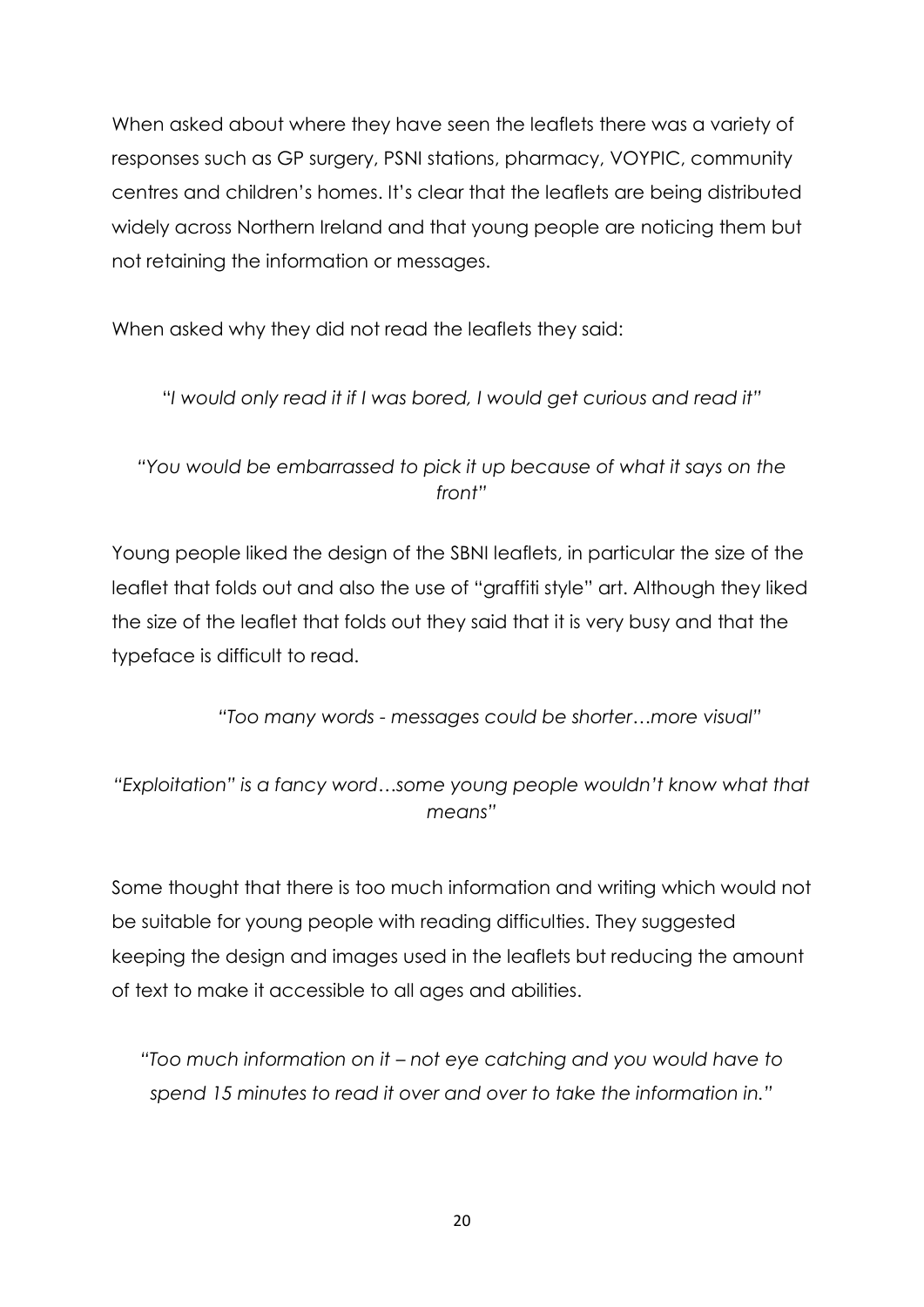Alternative or additional ways to promote messages and share information include Apps for mobile phones and/or websites, using pop ups or adverts on social network sites and using real life stories told visually via Facebook or other platforms.

*"Use true stories to highlight CSE"*

*"Peer mentoring for young people in care"*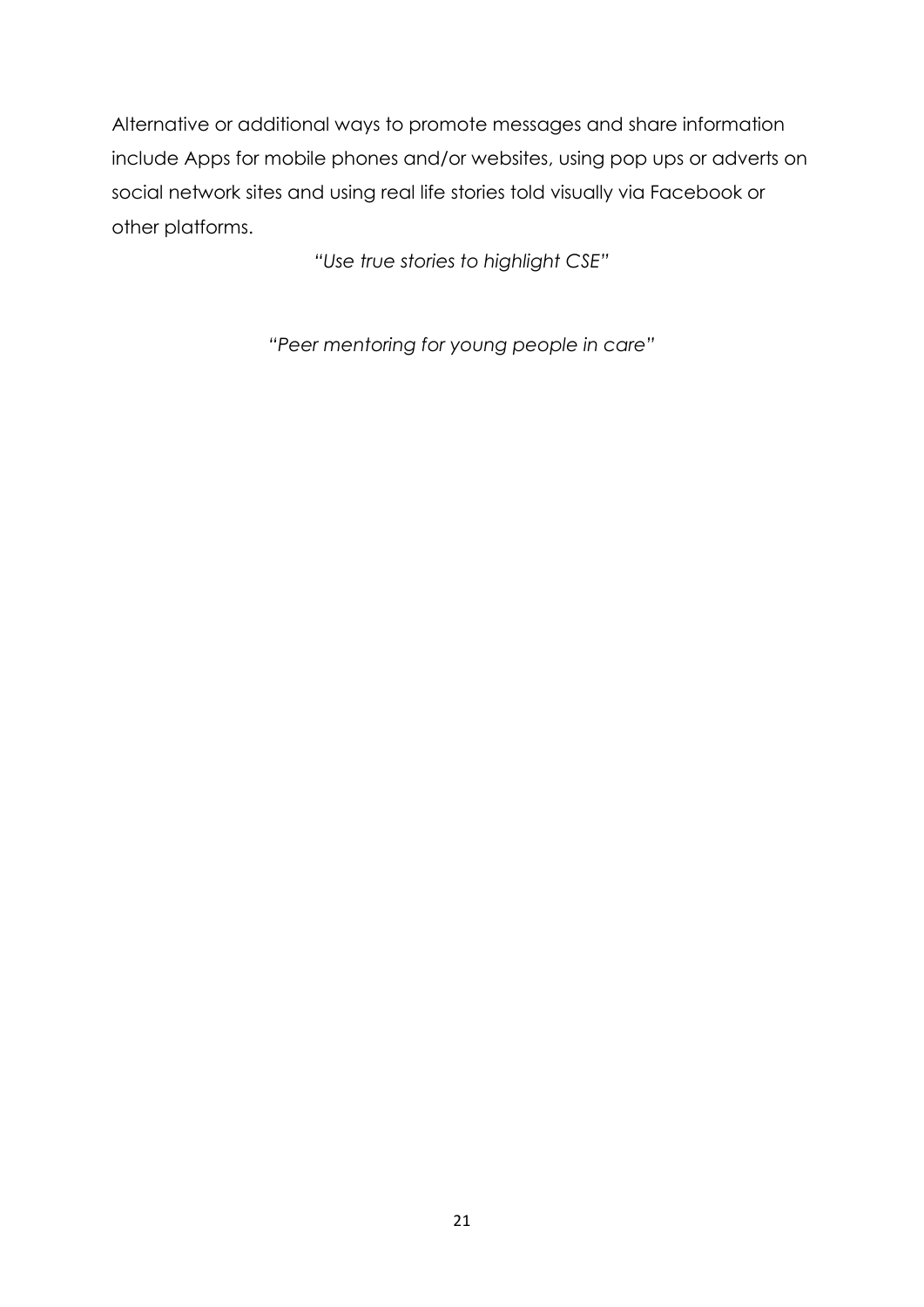## **Prevention and intervention**

Young people talked about training, education and awareness as preventative measures. They know what responses work well and how perceived excessive reactions from carers, PSNI and support workers frustrate them.

There was a general consensus amongst young people that current measures to prevent and respond to risks and CSE are not working as effectively as they could and that a better approach should be considered.

Although young people were able to identify some preventative approaches such as awareness raising talks by the PSNI and other organisations like Include Youth and Barnardo's Safe Choices, they talked more frequently about short term responses to acute incidents as opposed to long-term or on-going responses to risk taking behaviour and going missing.

*"Safe Choices people come out to talk to young people"*

*"Some schools and colleges are doing work around this"*

Young people discussed what happens if a carer or key worker in a children's home suspects that a young person is not safe and is at risk of going missing. Young people gave examples of practice in residential and foster care and the different approaches taken by staff and carers.

Three themes emerged:

- Different approaches used in children's homes and foster care
- Perceived "over reaction" by staff or carers and excessive engagement with the PSNI when a child or young person goes missing
- Use of secure accommodation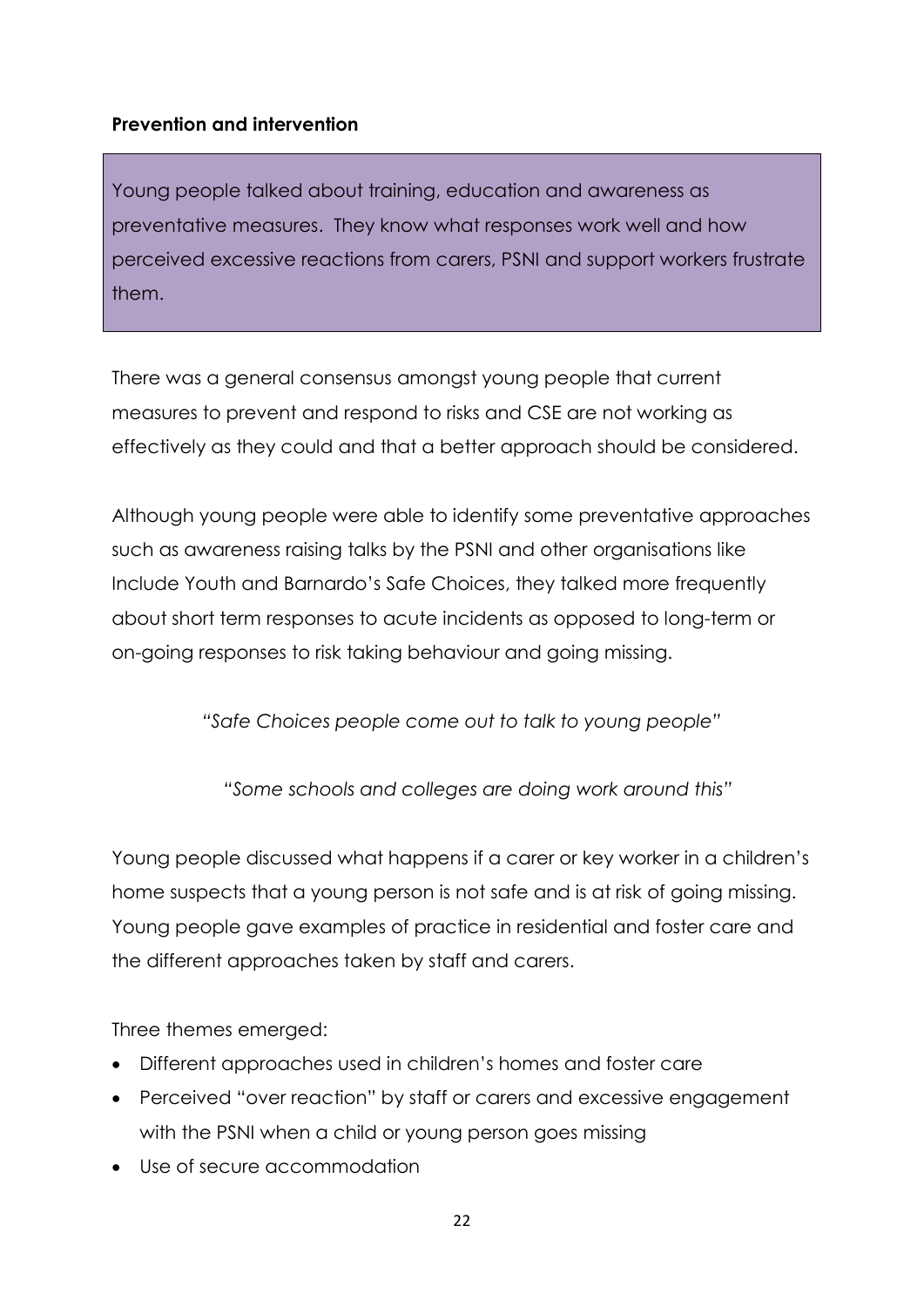## **Foster care**

For some young people the response and intervention by foster carers to risky behaviour is effective. They discussed how foster carers use discipline to establish boundaries and resolve difficulties. They described a process where boundaries are discussed and agreed between the foster carer and the young person. Talking calmly and continuously with one carer and addressing the issues with the young person were significant features. Some young people said that the PSNI do not seem to be called immediately or automatically and there was no sense of an "*over-the-top*" reaction to risky behaviour.

Young people who had also experienced living in a children's home said that this approach can be more difficult in a group living situation.

*"There is too much change in staff and you can't build relationships"*

This more measured response allows the young person to talk through issues with the foster carer and address their behaviour together in a "*reasonable way*".

#### **Children's homes**

Young people who were or had lived in children's homes told us that a chaotic environment or atmosphere can be difficult and can have an impact on their behaviour. They described the difficulties of group living and living with a range of different children and young people who "*have their own issues to deal with".*

They felt that this can make it hard for young people to build strong relationships with staff and to feel comfortable talking through issues such as safety and socialising especially if they find themselves in risky situations.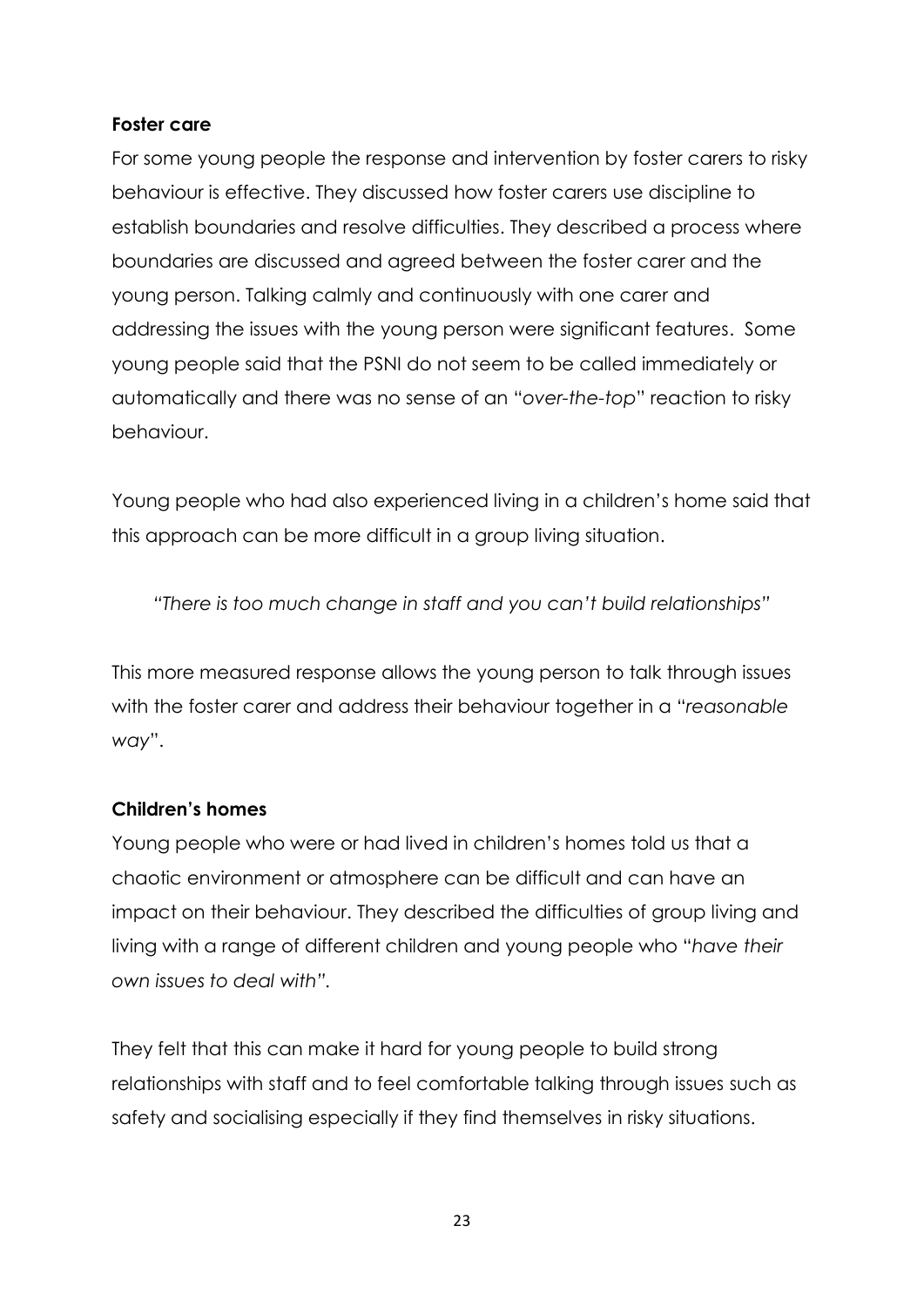*"Feels like no-one wants them and the young person knows this so they don't care about anything or anyone and leads to all sorts of bad behaviours and then they still can't go home".*

Nearly every group discussed "*over-reactions*" by children's home staff. Young people described what they perceive to be excessive contact with and engagement by the PSNI when a child or young person does not return home when they were supposed to. They did, however, recognise the efforts made by staff to try and find young people when they don't return home:

*"Staff do a town search to try and find us"*

*"They continue to call young people and leave warnings on their phone that they are going to ring the police if they don't return"*

They believe that there must be more effective ways of managing absconding and risk-taking behaviour. They understood the need for police involvement in certain high risk instances but felt that, at present, they are called too often and too readily.

*"Staff should show that they care about the young person. Staff should explain in more detail the reasons for some of their actions like taking mobile phones at night"*

*"Staff need to explain to young people the consequences of their actions and not issue threats"*

Another theme was on rules and sanctions and young people identified two issues with these. The first is about applying age appropriate rules to the young people living together in a children's home and, secondly, applying fair rules according to individual circumstances.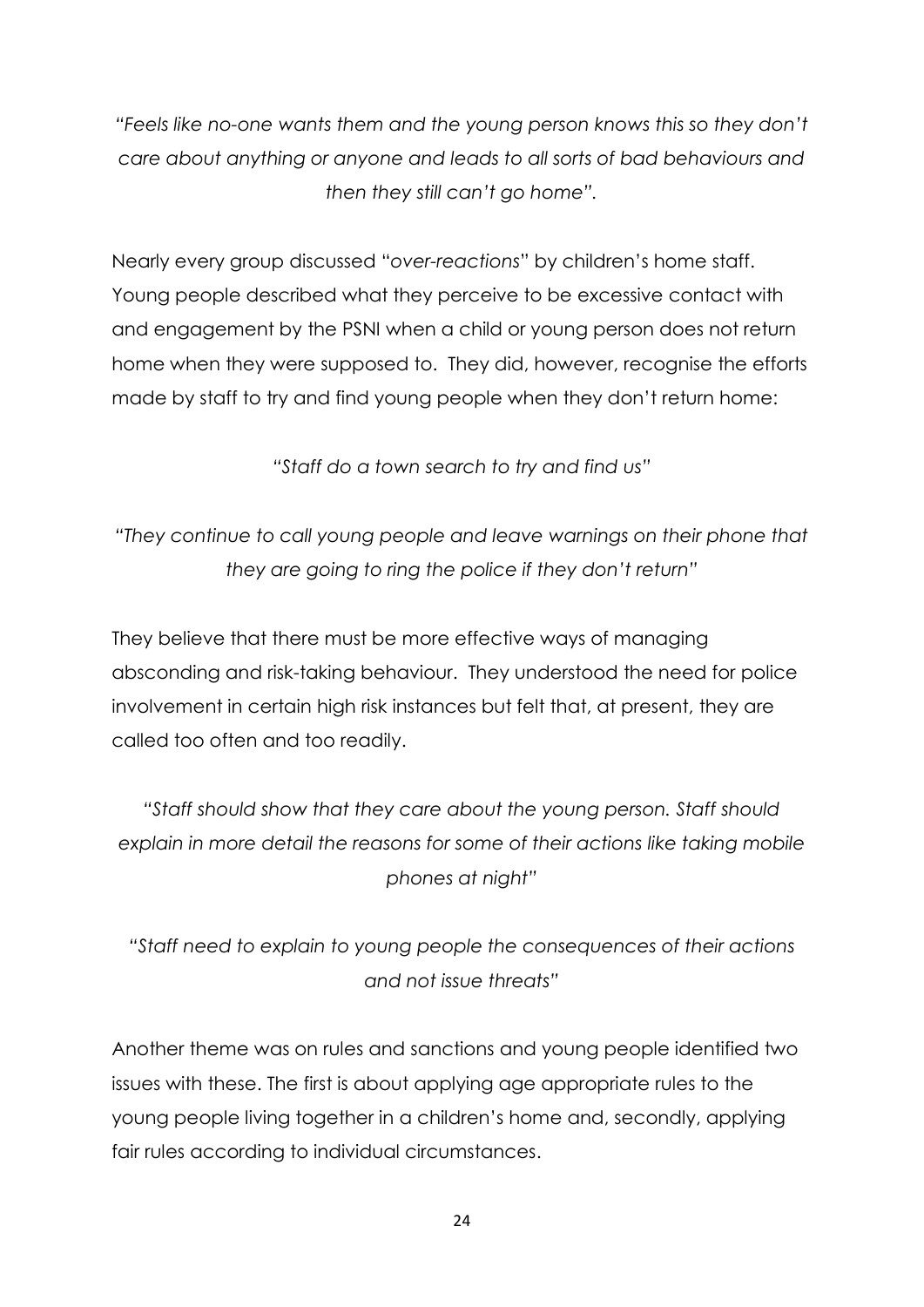Young people described how rules and discipline in a home are applied to everyone regardless of age. It's not uncommon for there to be young people of various ages living in a children's home. The children and young people we spoke to suggested that rules should be flexible and reflect your age and maturity.

*"Rules should be different depending on age"*

Some young people described blanket sanctions in children's homes and how unfair this was, especially if you have not been "*causing any trouble*".

One young person used an example of how staff responded when one or two young people in his children's home were going missing. He described how, in order to safeguard those two young people from risk staff applied the same sanctions and curfew to all the young people in the home. The young people suggested that having clear sanctions agreed and applied according to the individual circumstances would work better.

A few young people talked about their own experience and the reaction of staff when they "*make a mistake*" for example, not returning home when they should and engaging in taking drugs and alcohol.

*"Messed up but they don't give you another chance"*

They described feeling that they were continuously punished for one mistake and if they didn't come home on time, staff would assume that they had been out taking drugs and alcohol *"even when I wasn't!".*

# **It's OTT!**

From the perspective of the young people, there is often an over-reaction and an over the top (OTT) response by those in positions of care and authority. This leads to frustration and ineffective outcomes for young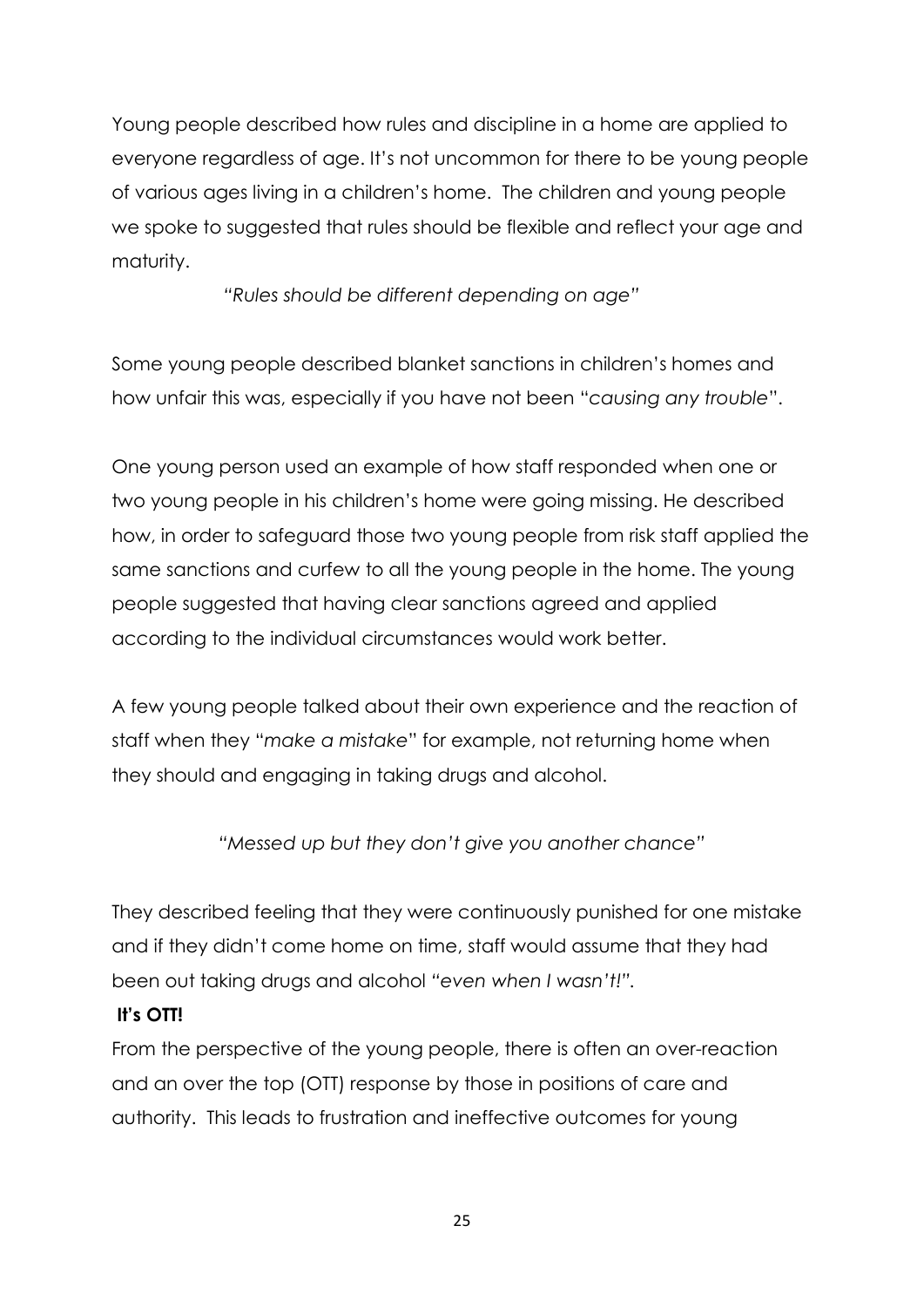people. A lot of young people talked about the reaction of staff when they don't come back on time. One young person said:

"*Staff overreact and call the police when you don't come back when you were supposed to. A parent wouldn't call the police if you didn't come back straight away, so why is it different for young people in care?"*

They described being frustrated because they didn't identify themselves as being missing but that they didn't come back when they were supposed to.

*"Pissed off because I am fine - I am safe but the staff are worried"*

They described different approaches used in different placement types and school settings and towards young people in care and those in the community.

#### **Harbourer's Warning Notices**

"Harbouring orders" were discussed by young people as a way of preventing child sexual exploitation and keeping young people safe. They called them "harbouring orders" as opposed to their legal term "Harbourer's Warning Notice". They described these "orders" as a way of keeping an alleged perpetrator away from a young person. They suggested that they should be used more to protect young people if concerns are raised about CSE.

Whilst they had little knowledge of how they work in practice, it is positive to note that young people are aware of the use of Harbouring Warning Notices as a way of preventing CSE.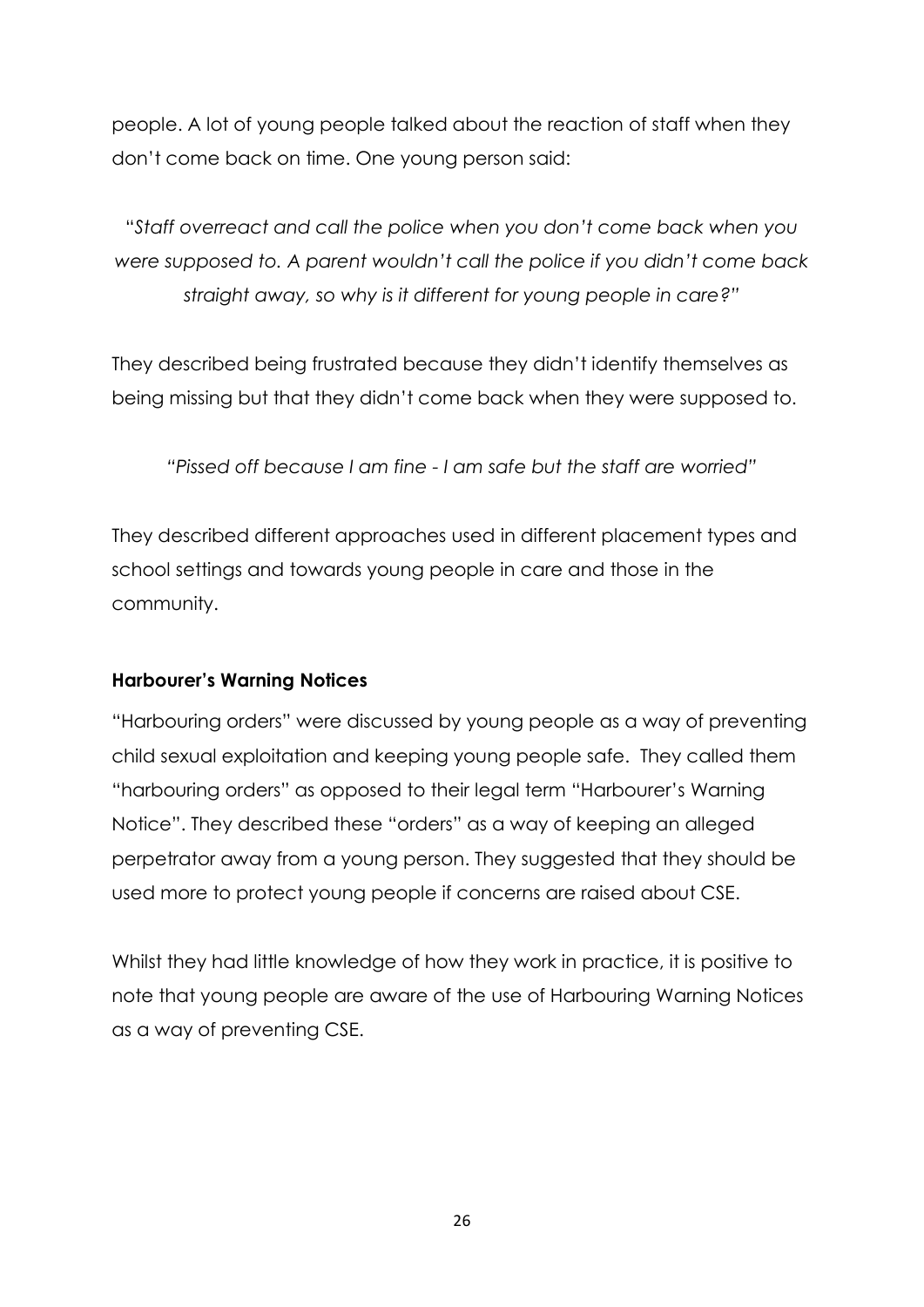# **Going missing….returning home**

Young people talked about what happens when a young person returns to their placement after being missing and the approach taken by staff and carers. They shared their ideas about what would make for a better response and what staff should do when a young person returns home.

Young people talked about occasions when they believe they are safe and the reaction of staff is out of proportion. This includes staff contacting their friends and others in an effort to locate them and have them return. This seems to be a source of irritation and frustration for young people and ineffective in changing their attitude or behaviour.

*"Staff do a town search to try and find us"*

They also expressed frustration at the excessive contact with the PSNI at times when they perceive the risk to be low and the behaviour not of particular concern.

*"Pissed off because I am fine. I am safe but the staff are worried."*

It is clear that these responses are not effective and may result in a young person refusing to engage with support staff or the PSNI.

Young people discussed what, if anything happens in the aftermath of going missing and returning. There is a process of interview and conversation when a child or young person returns home after being missing and the level of formality depends on who carries out the interview.

*"Nothing happens if we don't tell them where we went"*

*"Police come up to the house when we return"*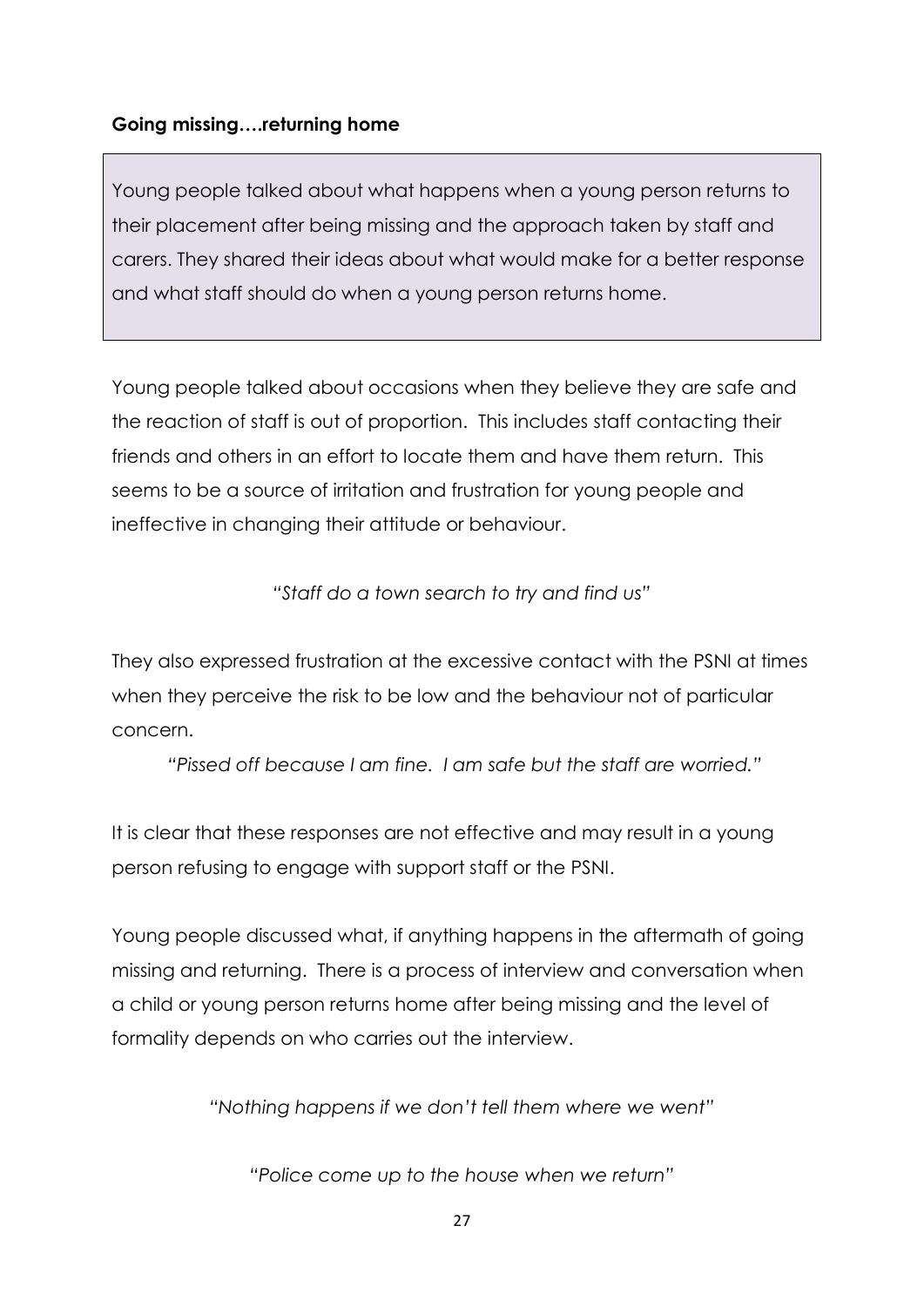We didn't hear evidence of a standard response or process of interview following incidents of missing. It seems that if the PSNI were involved in bringing the young person home they will conduct a formal interview. It was not clear at what stage or how quickly this happens.

When it is a staff member who brings the young person home (without PSNI involvement) the process may be more informal and the young person is…

*"Just asked lots of questions about where they have been and who they have been with".*

Young people discussed what they perceive to be excessive questioning both by PSNI and staff and described this response as *"OTT"* (over the top). They also talked about the sanctions that are used by staff in response to going missing for example, no lifts to events or activities, restricted access to mobile phones and restrictions on pocket money. Sanctions seem to have limited value or effect. Instead young people felt that staff should talk to them more and highlight the consequences of the risks they may be taking by using drugs and alcohol and agree together acceptable behaviour and how to keep safe.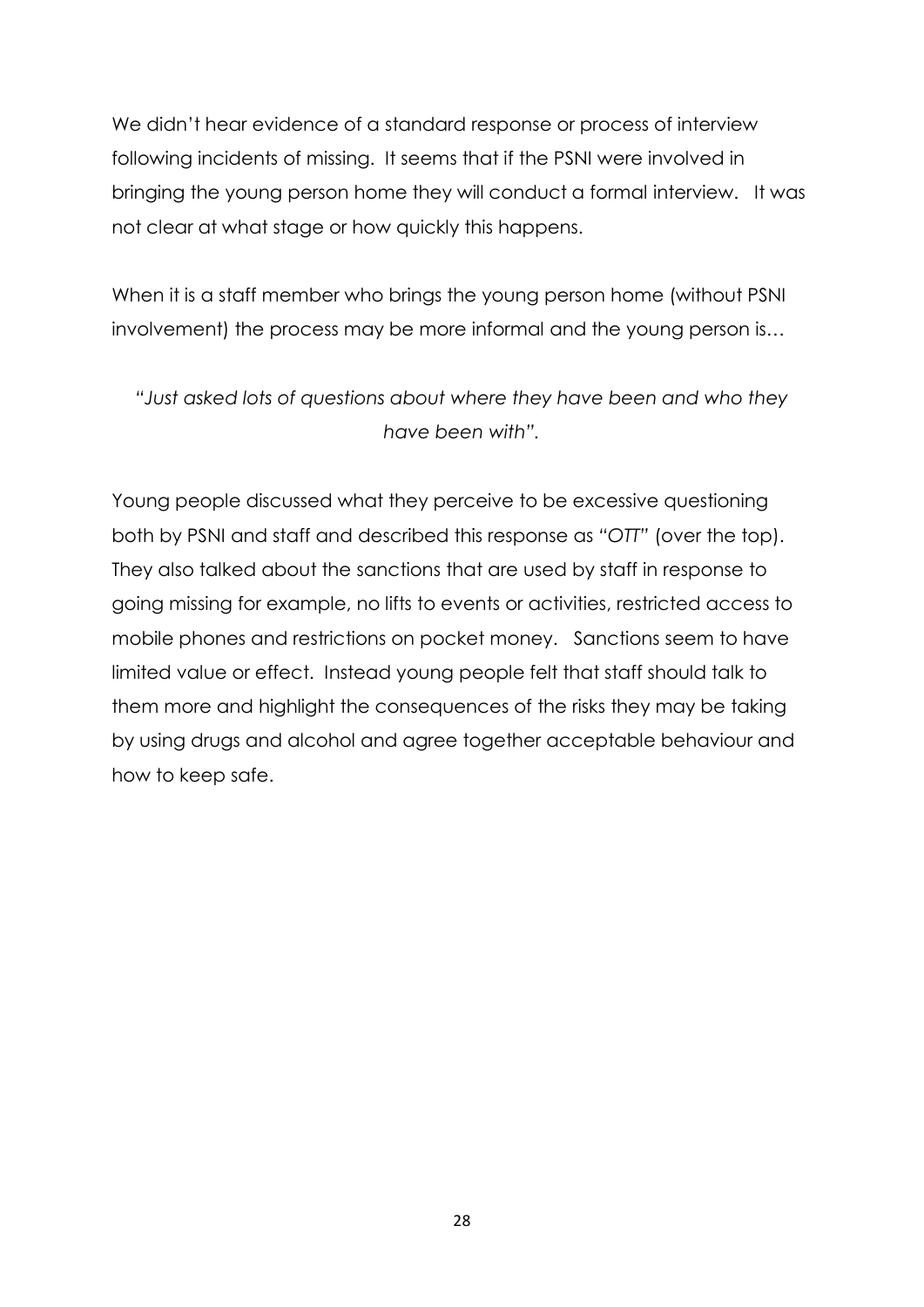#### **Secure accommodation as a response**

The majority of young people talked about how secure accommodation features as a response to some young people placing themselves at significant risk and going missing from children's homes or other care placements.

They talked about how secure accommodation is used both as a threat to young people who may be engaging in risky behaviours and as an intervention when a young person becomes very unsafe. They felt that this response was not effective in preventing CSE or further harm. Whilst placing a young person in secure accommodation may take them out of the immediate and acute situation, they are placed back into the same community and environment on discharge. It is their belief that this environment will not have changed and that the young person will be exposed to the same dangers and risks.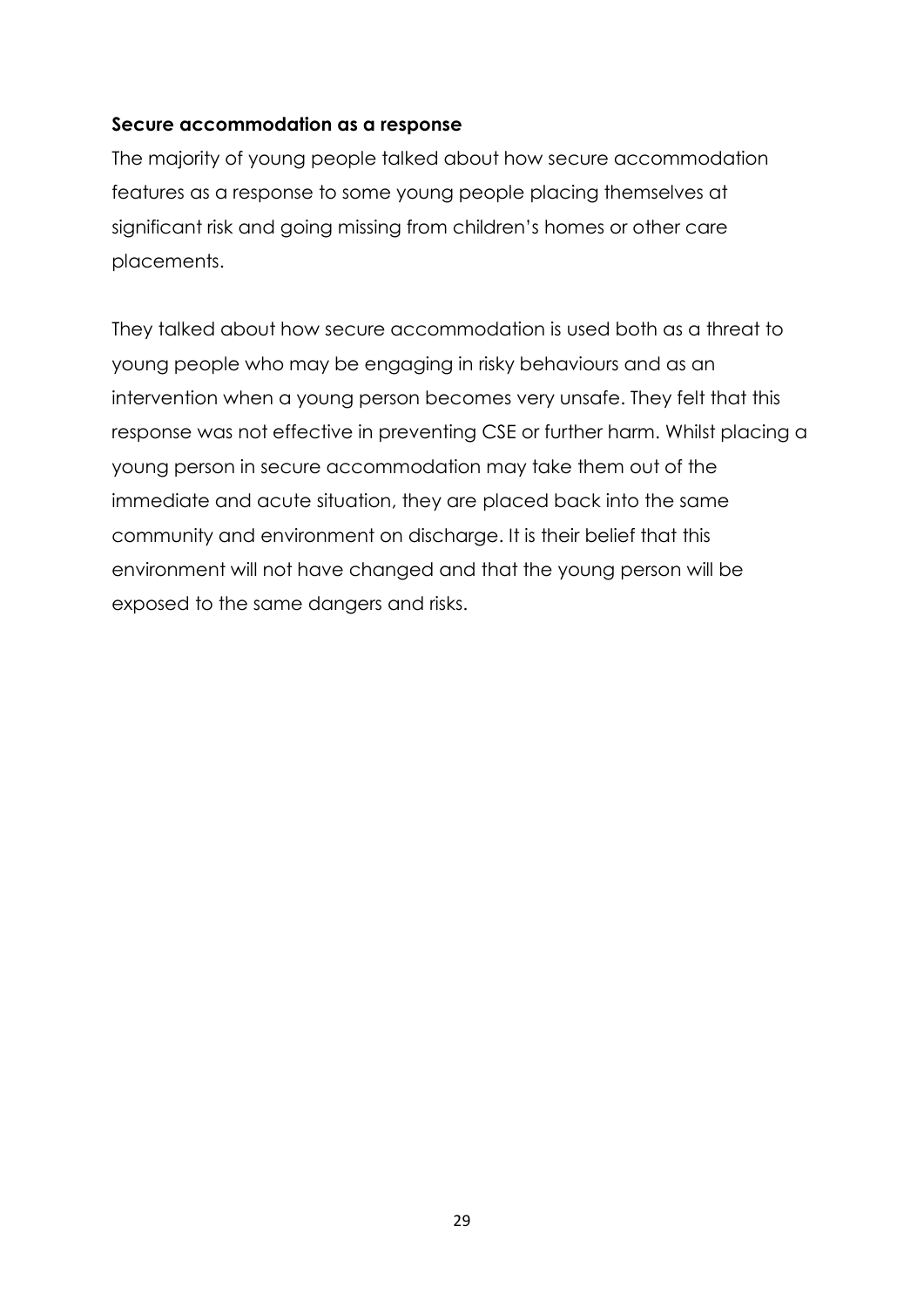#### **Support for the supporters**

Young people considered whether staff and foster carers have the confidence and ability to take action to protect young people who are at risk of being exploited. They identified issues that may prevent staff and foster carers from having the confidence to take effective action.

There were plenty of views on how foster carers and support workers – especially those in residential care - are able, trained and supported to respond and intervene during incidents that lead to risk of CSE. Young people discussed the need for training, clear guidance and understanding of roles, responsibilities and levels of authority.

There was a clear message from young people that just because they're late home or absent without permission doesn't mean that they are at risk or coming to great harm. They reflected the need for balance between their desire to socialise and for excitement with that of keeping safe and being protected.

Young people perceive a lack of confidence amongst children's home staff to intervene when they are concerned that a young person is at risk. In their view this lack of confidence leads to the PSNI being called prematurely to intervene unnecessarily to protect young people.

*"Staff don't have confidence which is why police is phoned"*

"*Staff and foster carers are powerless - they can't prevent something if they don't know what is going on"*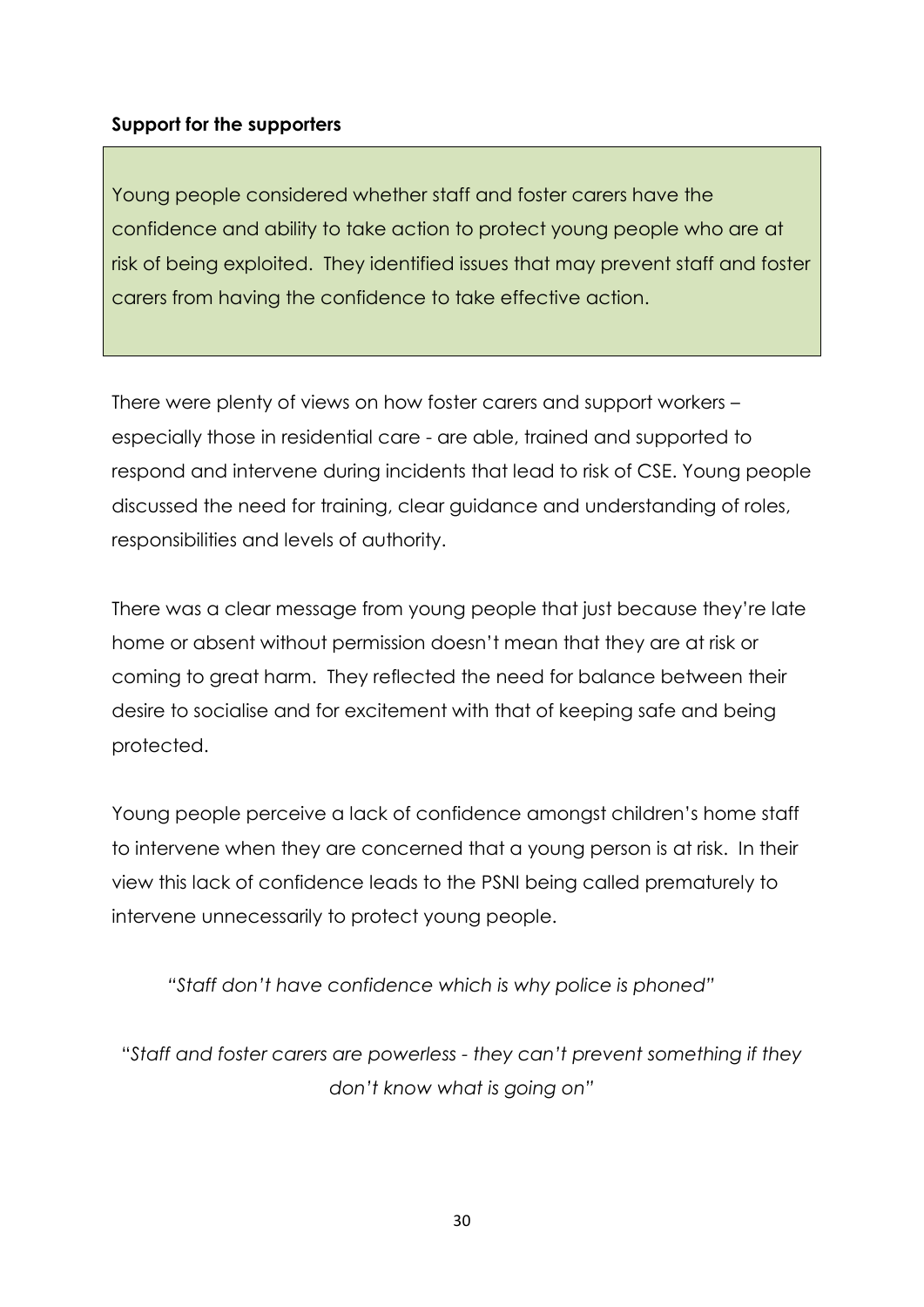There was also a perception from young people that there is a lack of training given to staff on how to manage and respond to risky behaviours including CSE. One group of young people felt that…

"*Staff only seem to learn on the job"*

They felt that there should be more training for staff and carers on how to respond to young people who may be putting themselves at risk.

Joint training or information sessions with staff, carers *and* young people together might help to raise young people's awareness of the issues and difficulties facing staff and carers. From their perspective, involving children and young people in developing strategies to respond to those who are in danger of being exploited would ensure a more effective and meaningful response.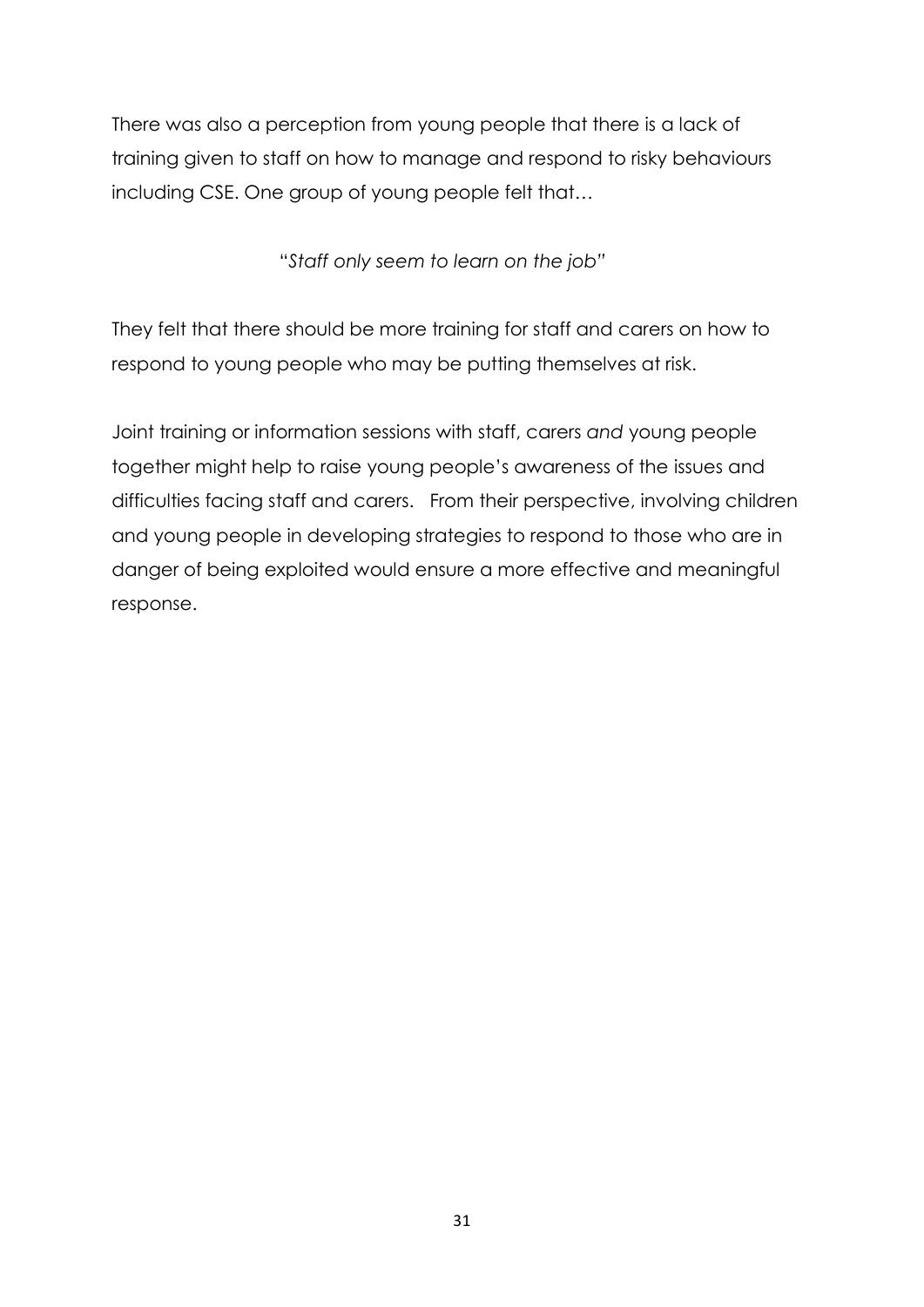#### **What would keep you safe?**

Young people considered what approaches staff and carers should take to keep children and young people safe. They identified areas for improvement and ideas for helping. The relationship between staff and young people in children's homes is of key importance and features strongly.

#### **Staff and parents respond**

Young people raised the perceived "OTT" response of residential care staff to risky behaviour and going missing as something that needs to be addressed and improved. There was discussion about how to tackle this and how to implement more measured responses to young people going missing as well as the importance of key relationships. They contrasted this with the approach of a "reasonable" parent who would be unlikely to call the police so quickly raising the question of why should it be so different for children in care?

#### **Relationships**

Young people continued to emphasise the importance of building key relationships between support workers and young people. This would help create a more open environment in children's homes which would help young people and staff work together to manage risky behaviour.

There was discussion on the difficulties young people in children's homes can face sharing problems with support workers. Frequent changes to staff and poor or weak relationships with staff make it difficult for young people to confide. Young people also identified a perceived lack of confidentiality in children's homes as a barrier preventing young people talking to staff about problems. They feared that if they confided in one staff member this would be shared with others.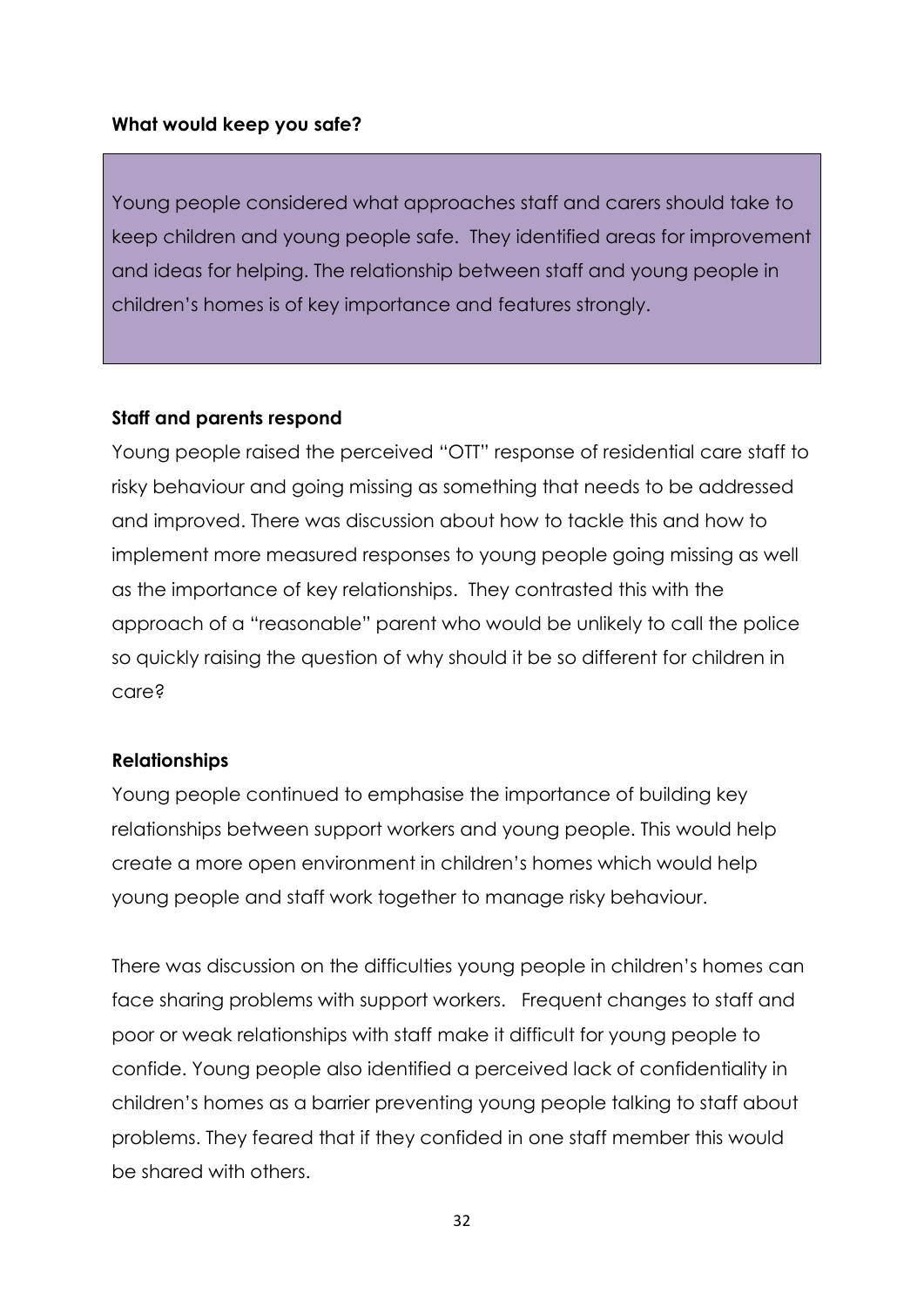As an alternative to the temptation to seek excitement and risk, young people suggested having more activities in children's homes and supporting young people to get involved in their local community and volunteering.

*"Getting young people involved in the local community and in volunteering… with VOYPIC, youth club… if you have too much time on your hands, you can end up hanging out with wrong crowd"*

This is closely linked to relationships between young people, their carers and support workers. They emphasised the importance of staff spending more time with young people and less time on administration.

*"At home your parents spend time with you and they don't go off for hours to do admin"*

#### **Peer education and support**

Peer mentoring and peer education using real-life stories of CSE was suggested as a way to support and educate young people about the dangers of risk taking behaviour and CSE.

Story-telling is a very effective and powerful way of educating young people about danger, risk taking and CSE. Having real life examples would make it relevant to young people and help them to understand what CSE is and how to keep themselves safe. A lot of young people said that peer education as well as case studies of real life stories of CSE would be effective in highlighting the dangers of CSE. This should involve care experienced young people and others who have insight into risks.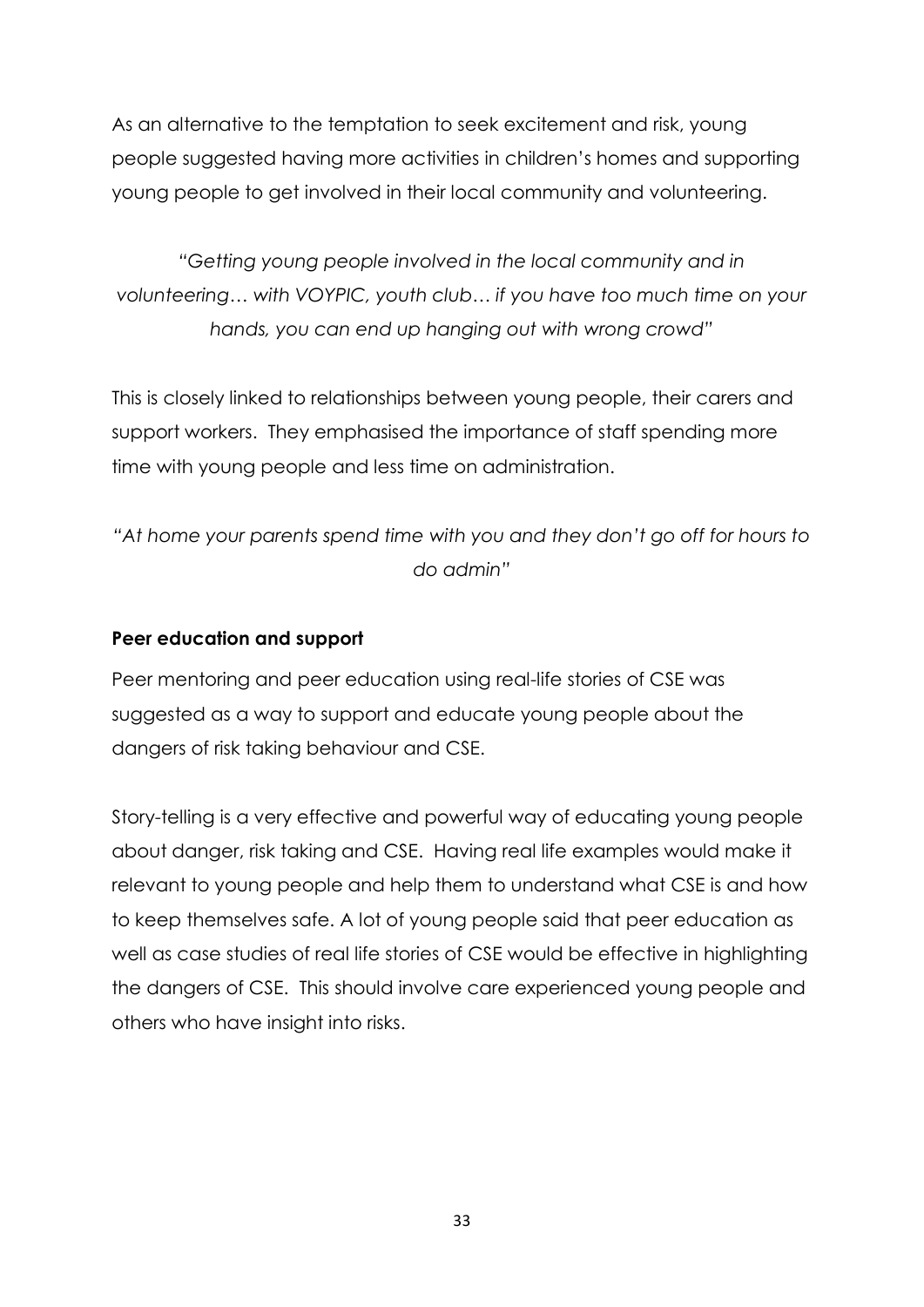# **GOOD PRACTICE CASE STUDY**

#### **Hotel disco for 13 – 18 year olds**

We asked young people for their ideas on what would make a difference to their safety. One group talked about a teenage disco that is held at a local hotel. They described this as a way of helping young people socialise safely without drugs and alcohol. They said that there is strict security and the role of the bouncers was crucial in creating a safe place for young people to socialise.

Hotel X has been running a teenage disco over many years. Recently, in response to an increase in younger children attending the disco, they spoke to local parents and young people about what a successful, safe club night for young people should be like. They also spoke to local businesses to develop a partnership. In 2011, the hotel launched their Club 13 -17 nights as well as their new membership system.

#### **Membership**

- Must be between 13 and 18 years old
- When signing up, each young person has to fill in a form which asks for their name, date of birth, address and a contact number for parents or carers in case the management team needs to contact them
- $\bullet$  Membership card costs £10 which includes their ticket for the disco
- The data contained on the membership system is computerised, password protected and stored securely
- The membership card includes discounts for cinema, local shops, etc
- Each young person gets an ID card with their name and picture

All staff including door staff, managers and cloakroom staff are required to complete a child protection course. In addition to this the door staff must have valid SIA licences and there are at least two fully trained First Aid officers on the premises at all times.

Each bar in the club is stripped of all alcohol as well as Red Bull and Lucozade prior to Club 13 -17 events. If a young person is under the influence of alcohol, they will be taken to the First Aid room and supervised until a family member can collect them.

Where young people require medication for example for diabetes, this is stored safely and administered by First Aid staff.

The Club 13 -18 membership system has been successfully running for over three years and averages 1000 young people each club night.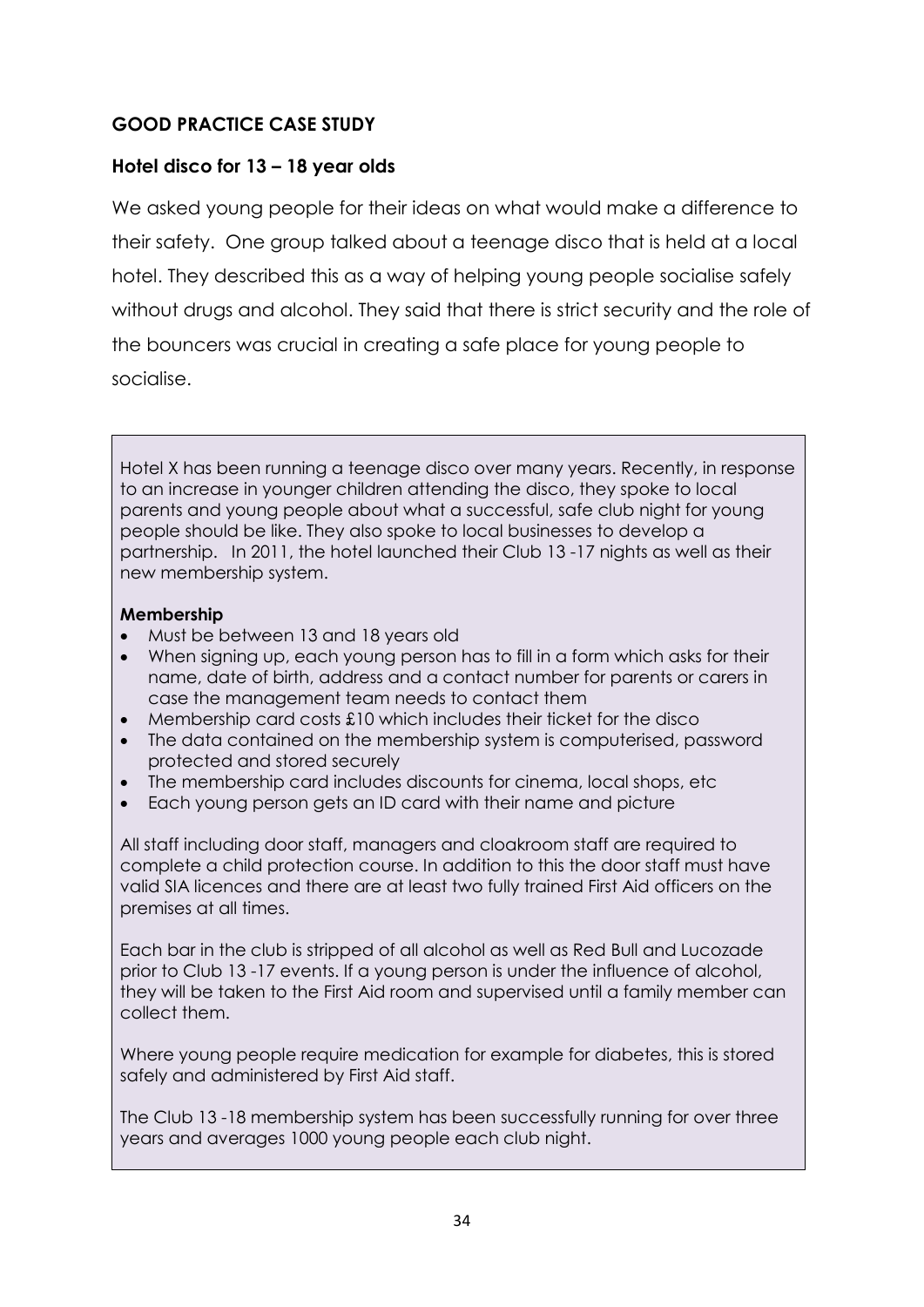## **CONCLUSION**

While there is recognition of the term "child sexual exploitation" there is a degree of naivety and shallow comprehension of what it means. For many it is associated with criminal and/or sexual behaviour. It is understood by most as child abuse. The young people we spoke to did not see themselves as children. Nor did they see themselves as potential victims of CSE.

Whilst there was an understanding of how young people might keep themselves safe in acute circumstances there was little insight into how to recognise exploitative relationships and keep safe. In essence, there was confusion between a sudden, sexual assault and the process of exploitation and the nature of it.

The power of TV and other media is clear when considering awareness raising or information campaigns. Young people get a lot of their information from television and other media outlets. Clear and concise information is vital to ensure comprehensive understanding.

One insight reflected by some young people was how the focus for both information and media is often on the victim of exploitation rather than the perpetrator or alleged perpetrator. Campaigns about CSE should focus on its criminality and warn those who would take advantage of vulnerable young people that they will be pursued and prosecuted.

There was a general consensus amongst young people that current measures to prevent and respond to risks and CSE are not working as effectively as they could and that a different approach should be considered.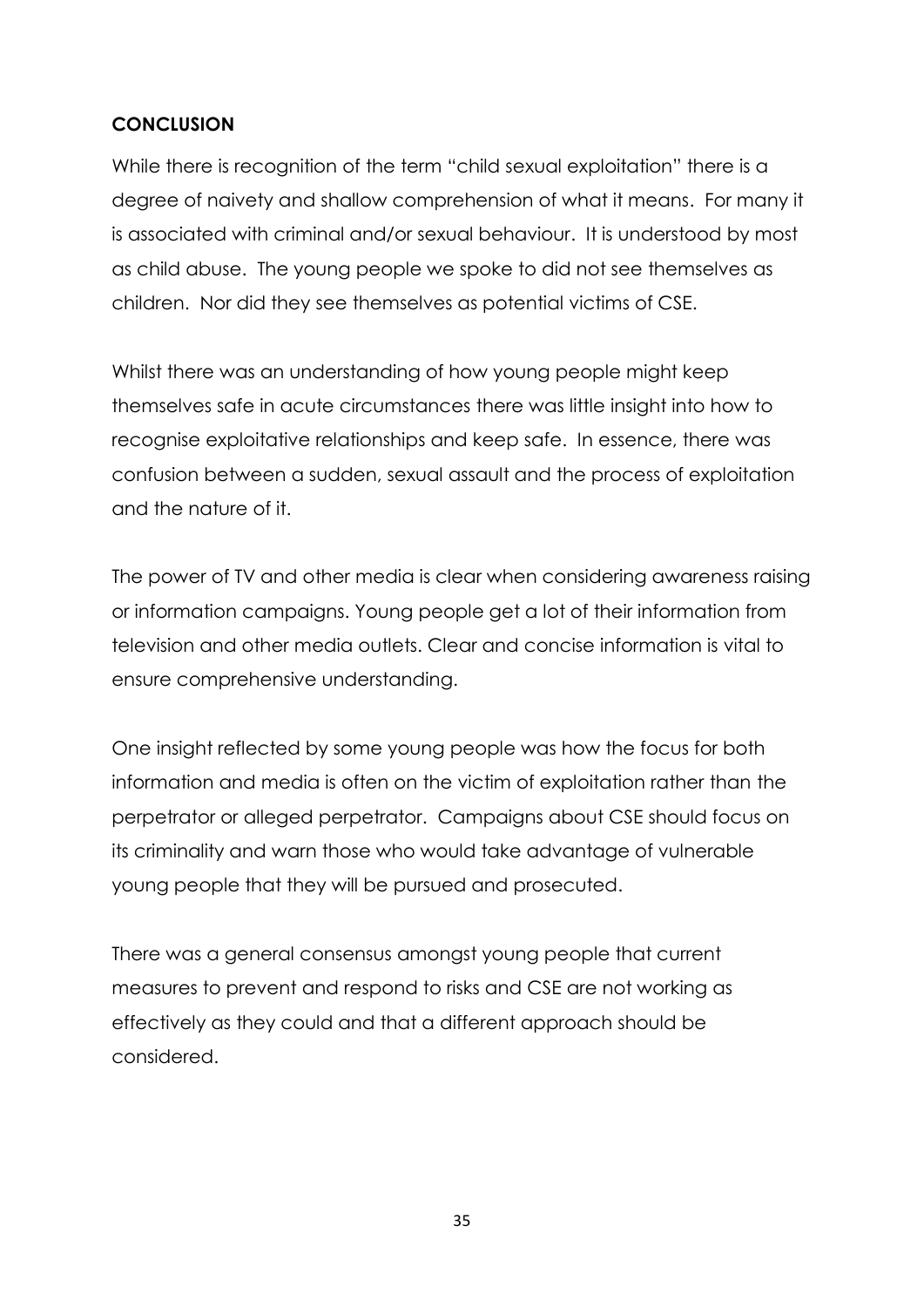Participants were able to identify responses to young people at risk of exploitation and mentioned sanctions, return interviews, talks on keeping safe etc. However they did not discuss the use of safety plans, risk management meetings or how the care planning and LAC review process is used to protect children and young people.

There appears to be a difference of opinion between adults and young people about what is risky or dangerous. At times young people do not understand adults' level of concern and this can cause tension. From the young people's perspective there was a strong sense of over-reaction by carers and those in authority leading to frustration. They reflected the need for balance between their desire to socialise and for excitement with that of keeping them safe and protected. They would like to see a more measured response to being absent without permission and absconding and risk-taking behaviour.

There was a lot of emphasis on the value of peer mentoring and peer education and for using "real-life" stories of CSE to support and educate young people about the dangers of risk taking behaviour and CSE.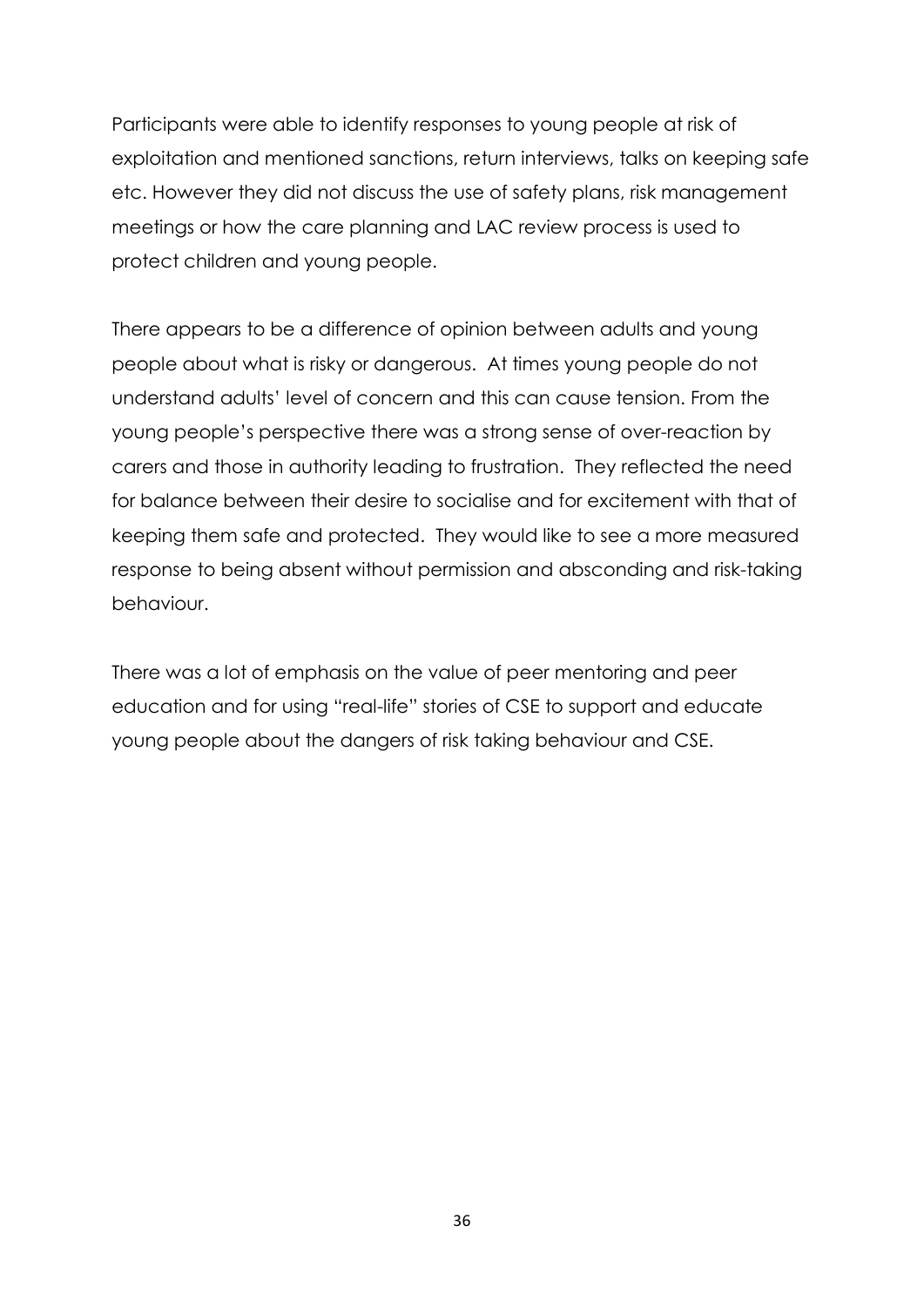# **RECOMMENDATIONS**

During the consultation, young people came up with suggestions and recommendations to help keep them safe and help prevent CSE.

#### **Campaigns and public messages**

- Re-think the term. Young people do not relate to the term Child Sexual Exploitation. Any public campaign should take this into account and consider alternative language and terminology.
- Branding on the front of leaflets and other materials should be subtle so that young people will not be put off picking up and reading them.
- Young people did not understand the process and the nature of exploitation. All awareness materials should use clear, simple and ageappropriate language. Information should include how to recognise an exploitative relationship and how to keep safe.
- Young people get a lot of their information from TV and other media outlets. Any public campaign should consider using local and national TV stations and programmes to promote their message.
- Most of the young people used social media regularly. Facebook, Twitter and other social media sites should be used to promote key messages about CSE. Social media providers have a responsibility to educate young people on keeping safe online in order to protect them from exploitation.
- All of the young people talked about the value of learning from their peers and hearing real-life stories. Peer education should be a key component of any awareness raising strategy.
- Young people highlighted that all current messages appear to be focused on potential victims of CSE. They would like to see a public campaign that sends a clear message to perpetrators that they will be pursued and prosecuted.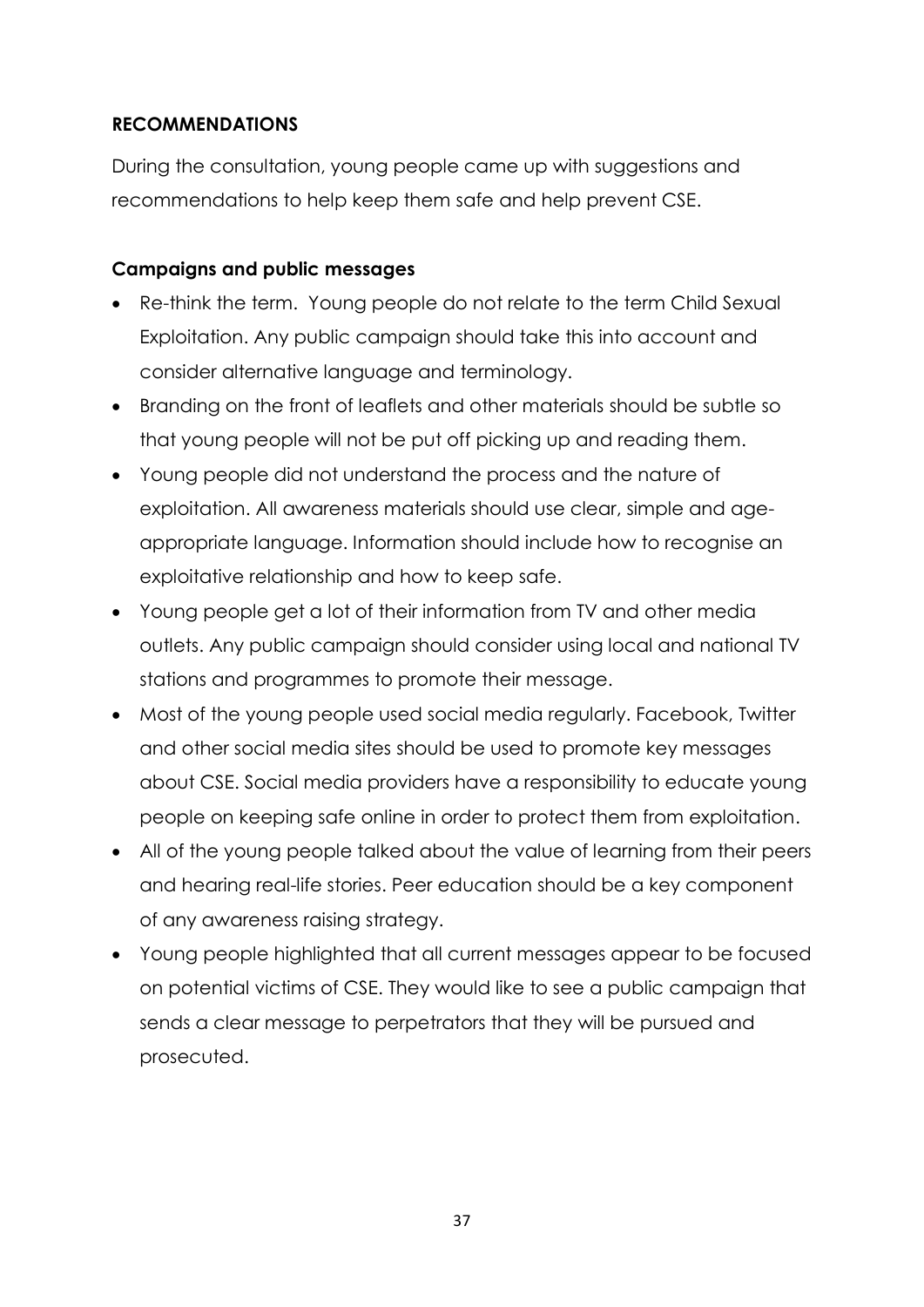# **Protecting children in care**

The children and young people we spoke to are aware that this is a community wide issue but they had particular recommendations for protecting children in care.

- Children and young people highlighted that they would like to be able to develop strong and individual relationships with staff in children's homes. The care system should support and encourage quality and continuity of relationships at its heart.
- Children and young people want to be involved in developing personal rules and sanctions in response to their own risk-taking behaviour if required to ensure that the response is age appropriate and meaningful.
- There appears to be a difference of opinion between adults and young people about what is risky or dangerous. At times young people do not understand adults' level of concern and this can cause tension. Joint workshops with staff and young people will help them understand each other's position and develop meaningful and effective responses to young people at risk.
- Young people commented on staff learning on the job and not having the confidence to deal with specific situations. All newly qualified and bank staff should have appropriate training and support.
- To address young people's perception of responses by the PSNI and carers as OTT, young people should be involved in any future review of the current Regional Guidance: Police Involvement in Residential Units, Safeguarding of Children Missing.
- There didn't appear to be a standard response to young people when they return home from being missing. Some young people described difficulty disclosing information to staff and carers. They suggested having an independent person or advocate to help them share sensitive information more easily.